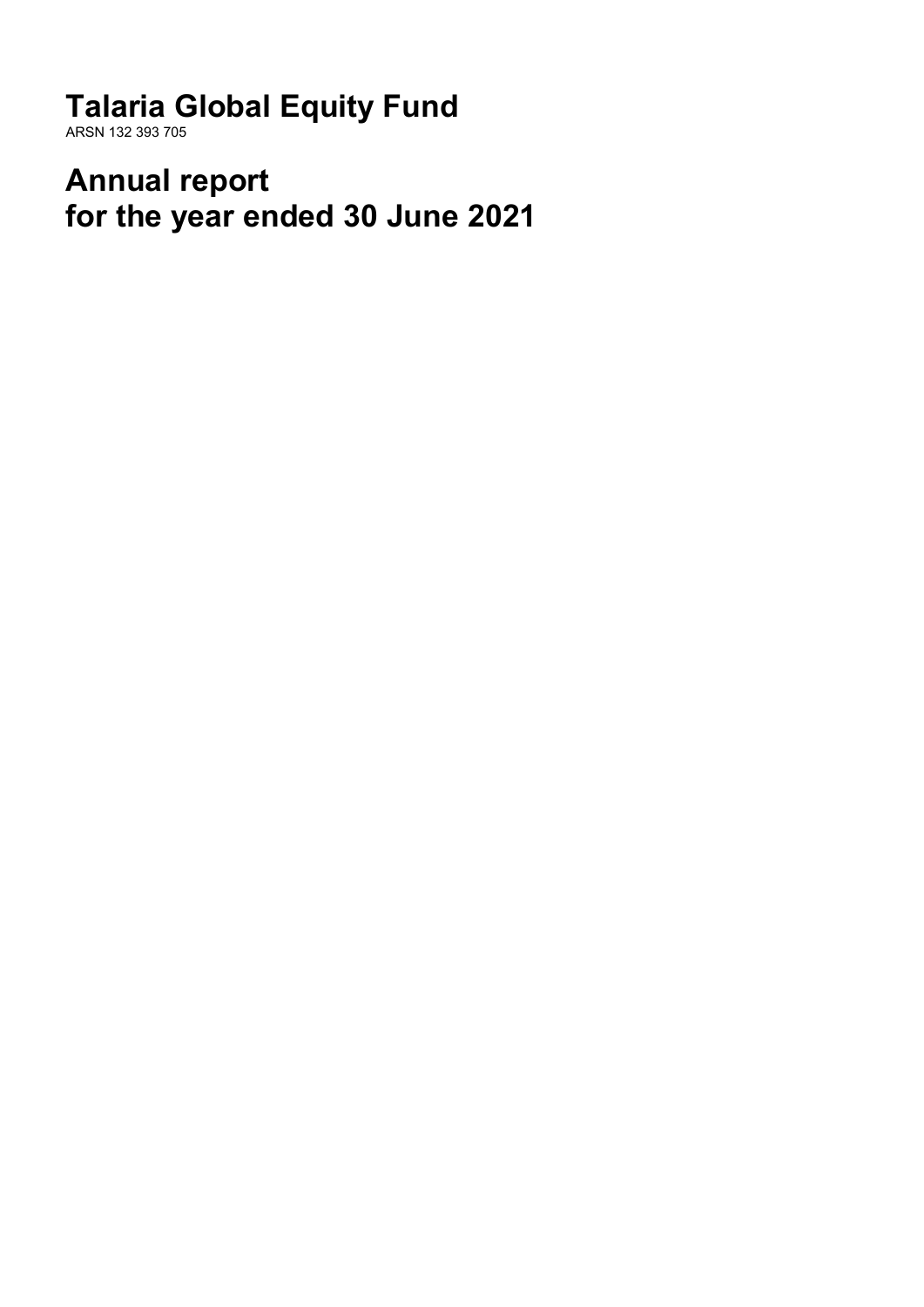# **Talaria Global Equity Fund**

ARSN 132 393 705

# **Annual report for the year ended 30 June 2021**

| <b>Contents</b>                                                               | Page |
|-------------------------------------------------------------------------------|------|
| Directors' report                                                             | 2    |
| Auditor's independence declaration                                            | 5    |
| Statement of comprehensive income                                             | 6    |
| Statement of financial position                                               |      |
| Statement of changes in net assets attributable to unitholders - liability    | 8    |
| Statement of cash flows                                                       | 9    |
| Notes to the financial statements                                             | 10   |
| Directors' declaration                                                        | 27   |
| Independent auditor's report to the unitholders of Talaria Global Equity Fund | 28   |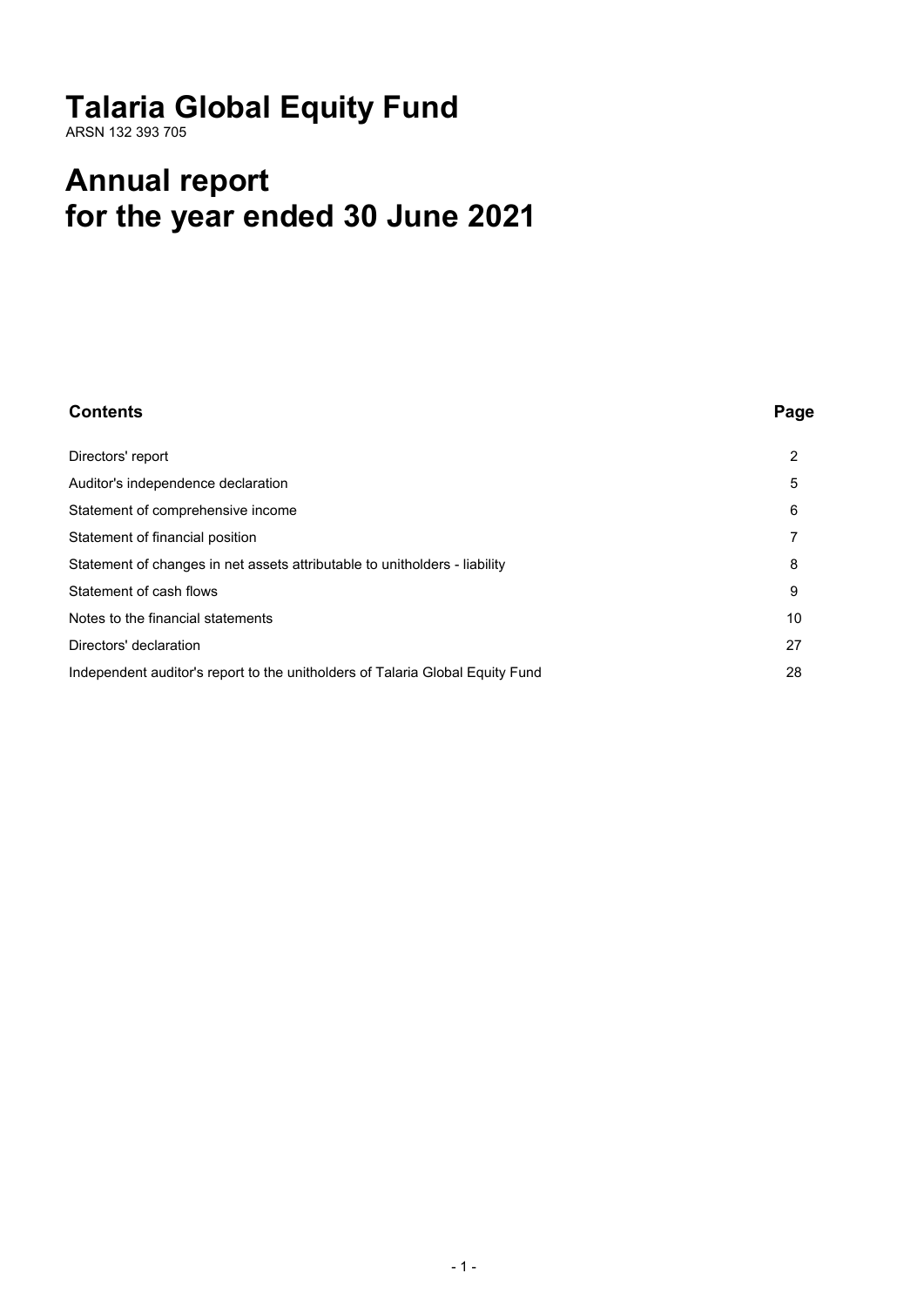### **Directors' report**

The directors of Australian Unity Funds Management Limited (ABN 60 071 497 115), the Responsible Entity of Talaria Global Equity Fund ("the Scheme"), present their report together with the financial statements of the Scheme for the year ended 30 June 2021.

### **Directors**

The following persons were directors of the Responsible Entity during the whole of the year and up to the date of this report (unless otherwise stated):

Rohan Mead, Chairman and Group Managing Director Esther Kerr-Smith, Chief Executive Officer, Wealth & Capital Markets Darren Mann, Group Executive Finance & Strategy and Chief Financial Officer (appointed 17 July 2020)

### **Principal activities**

The Scheme aims to generate returns comprising capital growth, option premiums, dividends and interest earned on cash. The Scheme gains exposure to international equities primarily through the purchase of shares using derivatives. Its investment strategy aims to produce investment returns through a combination of capital appreciation and income generation.

The Scheme's assets are managed by Talaria Asset Management Pty Ltd.

### **Review and results of operations**

For the year ended 30 June 2021, the Scheme's:

- Foundation units posted a total return of 17.76% (split between a distribution return of 7.99% and a growth return of 9.77%.)\*
- Wholesale units posted a total return 17.35% (split between a distribution return of 7.49% and a growth return of 9.86%.)\*

Unit prices (ex distribution) as at 30 June 2021 (2020) are as follows: Foundation units \$0.9836 (\$0.8962)\* Wholesale units \$0.9149 (\$0.8329)\*

\* The reported performance numbers and reported unit prices (which are not audited) have been derived based on the declared unit prices calculated in accordance with the Responsible Entity's unit pricing policy and are not based on the net assets of these IFRS compliant financial statements. Return calculations assume reinvestment of distributions.

The performance of the Scheme, as represented by the results of its operations, was as follows:

|                                                                | 2021<br>\$'000 | 2020<br>\$'000 |
|----------------------------------------------------------------|----------------|----------------|
| Profit/(loss) before finance costs attributable to unitholders | 64.382         | (10.750)       |
| Distributions<br>Distributions paid and payable                | 26.966         | 32.310         |

The World Health Organisation (WHO) declared COVID-19 a pandemic in March 2020. The pandemic, as well as the measures to slow the spread of the virus, has had an unforeseen impact on global capital markets and slowed economic activity in 2020. However, the outlook for 2022 is more positive with the global economy recovering strongly as a result of central banks around the world cutting interest rates to record lows, unprecedented government support measures, vaccination efforts underway and the reopening of economies.

The Responsible Entity and Investment Manager will continue to actively manage the financial risks to which the Scheme is exposed. The directors will continue to monitor the situation as appropriate.

### **Significant changes in the state of affairs**

In the opinion of the directors, there were no significant changes in the state of the affairs of the Scheme that occurred during the year, except those mentioned elsewhere in the report.

#### **Events occurring after end of the year**

No matter or circumstance has arisen since 30 June 2021 that has significantly affected, or may significantly affect the operations of the Scheme, the results of operations, or the state of the Scheme's affairs in future reporting periods, except those mentioned elsewhere in the report.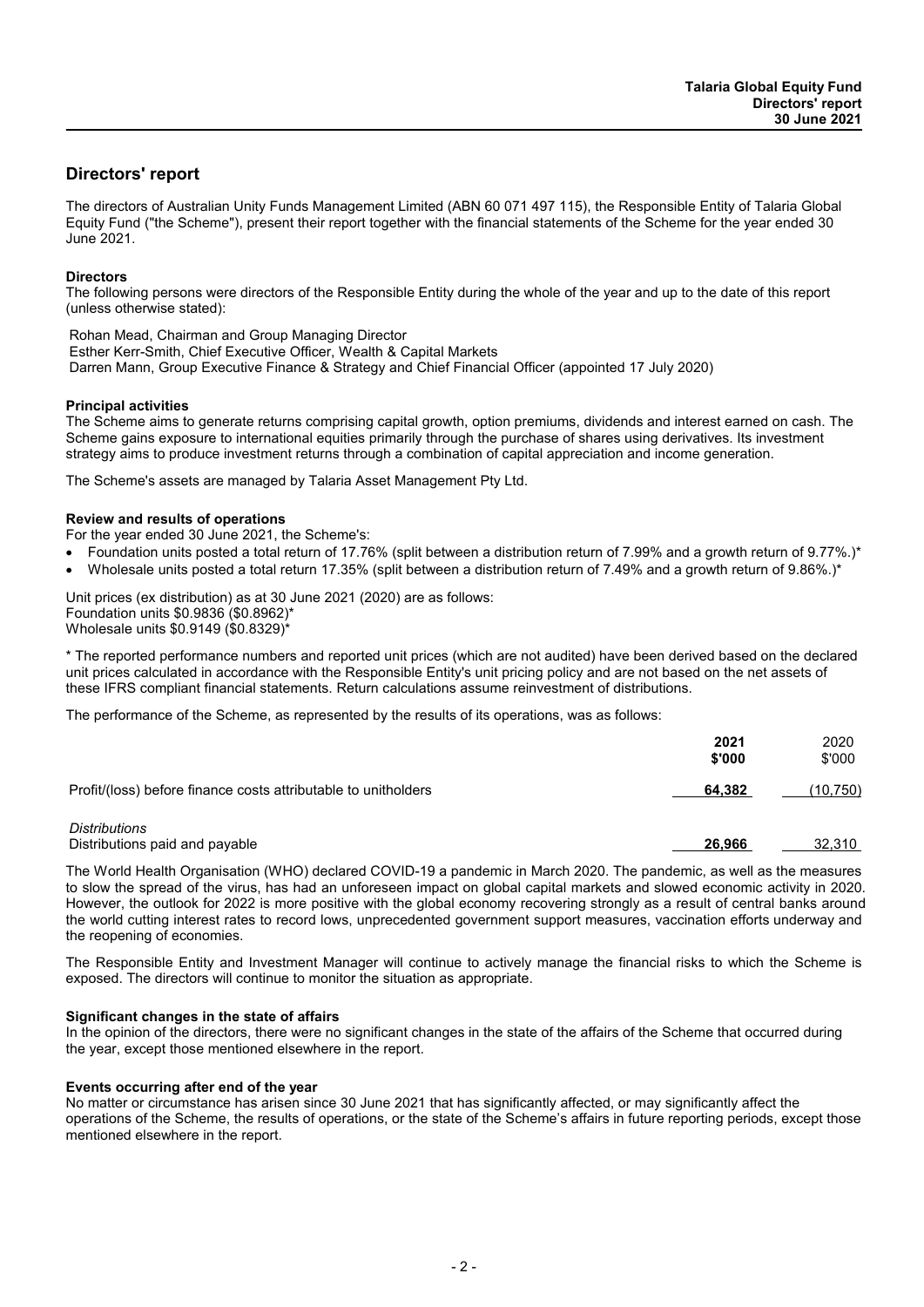### **Directors' report (continued)**

### **Likely developments and expected results of operations**

The Scheme will continue to be managed in accordance with the investment objectives and guidelines as set out in the governing documents of the Scheme and in accordance with the provisions of the Scheme's Constitution.

Further information on likely developments in the operations of the Scheme and the expected results of those operations have not been included in this report because the Responsible Entity believes it would be likely to result in unreasonable prejudice to the Scheme.

#### **Indemnification and insurance of officers and auditors**

No insurance premiums are paid for out of the assets of the Scheme in regards to insurance cover provided to either the officers of Australian Unity Funds Management Limited or the auditors of the Scheme. So long as the officers of Australian Unity Funds Management Limited act in accordance with the Scheme's Constitution and the *Corporations Act 2001*, the officers remain indemnified out of the assets of the Scheme against losses incurred while acting on behalf of the Scheme. The auditors of the Scheme are in no way indemnified out of the assets of the Scheme.

#### **Fees paid to and interests held in the Scheme by the Responsible Entity or its associates**

Fees paid to the Responsible Entity and its associates out of Scheme property during the year are disclosed in Note 14 to the financial statements.

No fees were paid out of Scheme property to the directors of the Responsible Entity during the year.

The number of interests in the Scheme held by the Responsible Entity or its associates as at the end of the year are disclosed in Note 14 to the financial statements.

#### **Units in the Scheme**

The movement in units on issue in the Scheme during the year are disclosed in Note 5 to the financial statements.

The value of the Scheme's assets and liabilities is disclosed in the statement of financial position and derived using the basis set out in Note 2 to the financial statements.

### **Environmental regulation**

The Scheme operations are not subject to environmental regulations under Australian law.

#### **Rounding of amounts to the nearest thousand dollars**

The Scheme is an entity of the kind referred to in ASIC Corporations Instrument 2016/191 issued by the Australian Securities and Investments Commission relating to the ''rounding off'' of amounts in the directors' report. Amounts in the directors' report have been rounded to the nearest thousand dollars, where indicated.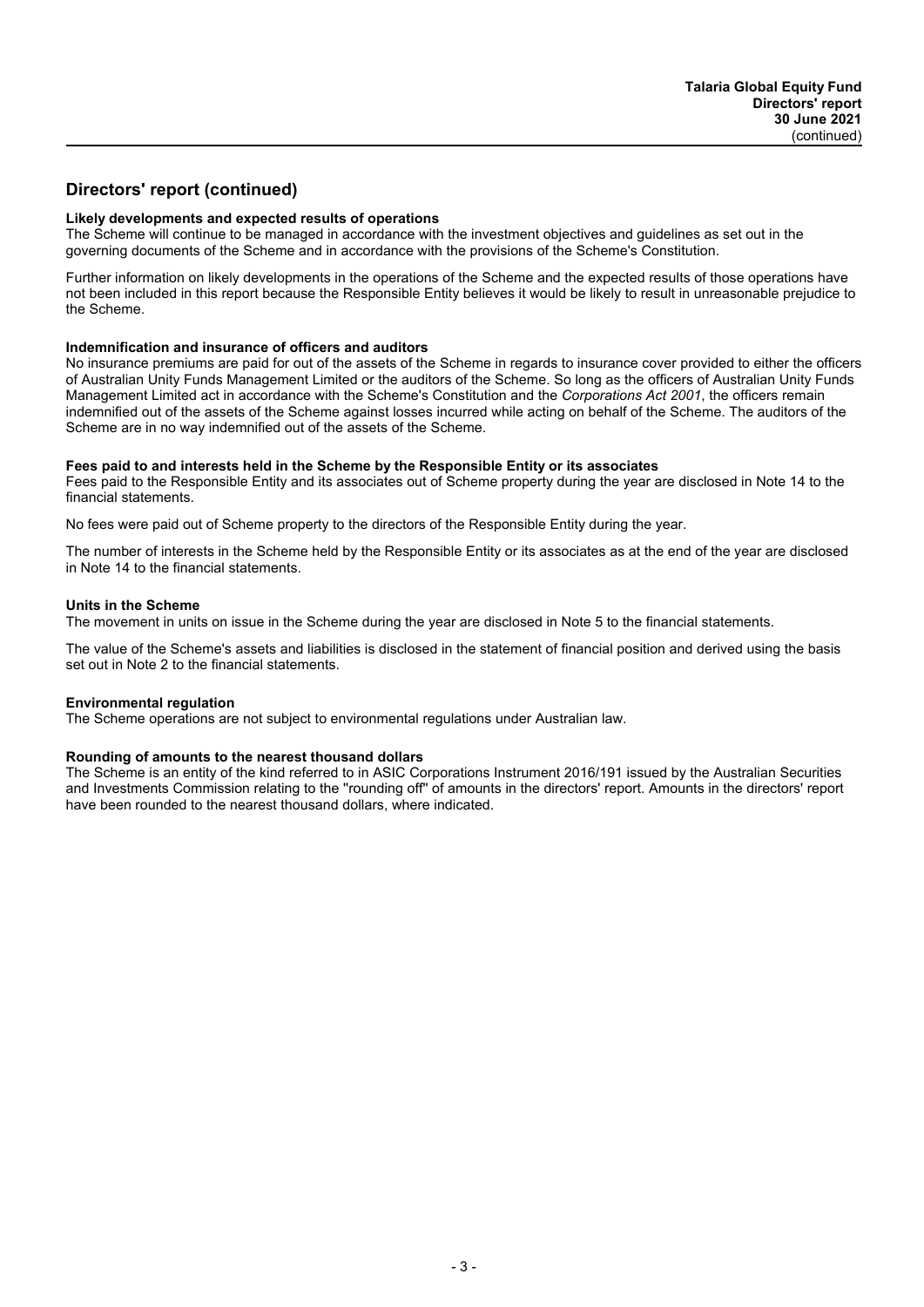### **Directors' report (continued)**

#### **Auditor's Independence Declaration**

A copy of the auditor's independence declaration as required under section 307C of the *Corporations Act 2001* is set out on page 5.

Signed in accordance with a resolution of the directors of Australian Unity Funds Management Limited.

Pillead

Director Rohan Mead

EKaS

Director Esther Kerr-Smith

28 September 2021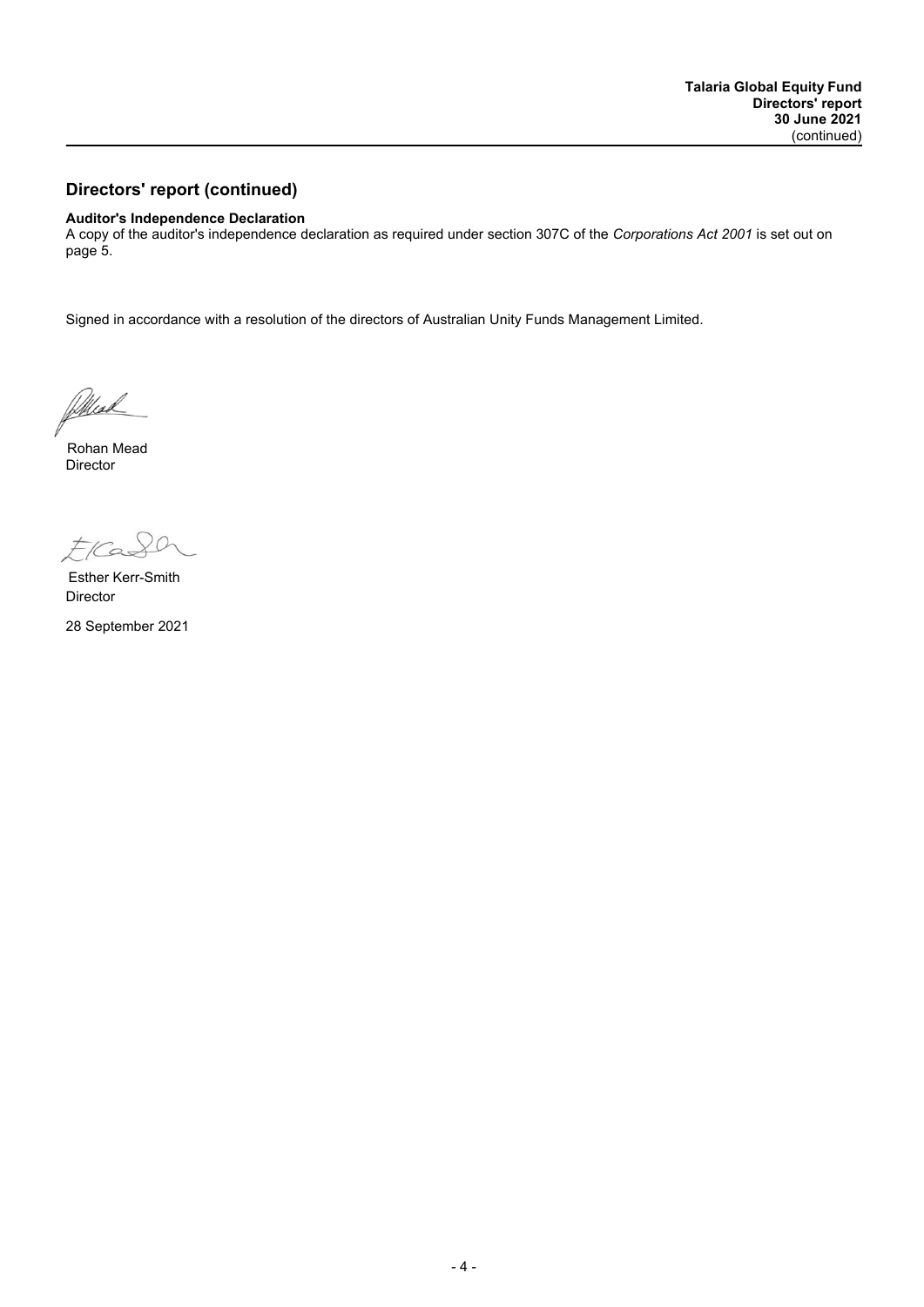

## *Auditor's Independence Declaration*

As lead auditor for the audit of Talaria Global Equity Fund for the year ended 30 June 2021, I declare that to the best of my knowledge and belief, there have been:

- (a) no contraventions of the auditor independence requirements of the *Corporations Act 2001* in relation to the audit; and
- (b) no contraventions of any applicable code of professional conduct in relation to the audit.

George Sagonas Melbourne Partner PricewaterhouseCoopers

28 September 2021

*PricewaterhouseCoopers, ABN 52 780 433 757 2 Riverside Quay, SOUTHBANK VIC 3006, GPO Box 1331, MELBOURNE VIC 3001 T: 61 3 8603 1000, F: 61 3 8603 1999, www.pwc.com.au*

Liability limited by a scheme approved under Professional Standards Legislation.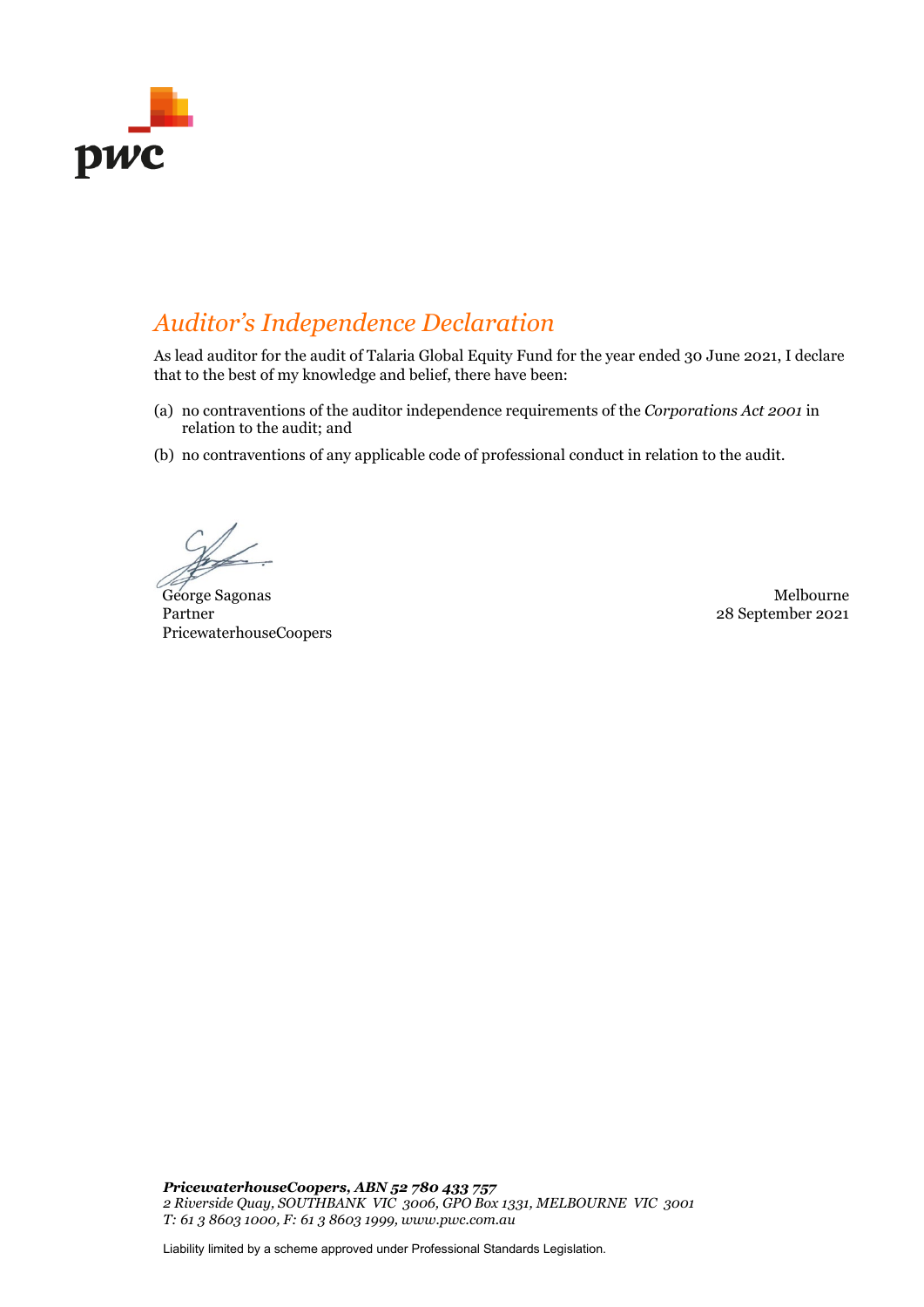### **Statement of comprehensive income**

|                                                                                  | <b>Notes</b> | 2021<br>\$'000 | 2020<br>\$'000 |
|----------------------------------------------------------------------------------|--------------|----------------|----------------|
| <b>Investment income</b>                                                         |              |                |                |
| Interest income from financial assets at amortised cost                          |              | 5              | 633            |
| Dividend income                                                                  |              | 4,973          | 3,256          |
| Distribution income                                                              |              | 759            | 839            |
| Net foreign exchange loss                                                        |              | (9, 599)       | (4, 973)       |
| Net gains/(losses) on financial instruments at fair value through profit or loss | 3            | 74,748         | (3.738)        |
| Total investment income/(loss)                                                   |              | 70,886         | <u>(3,983)</u> |
| <b>Expenses</b>                                                                  |              |                |                |
| Responsible Entity's fees                                                        | 14           | 4,680          | 4,515          |
| Performance management fees                                                      | 14           | 244            | 661            |
| Interest expense                                                                 |              | 619            | 512            |
| <b>Transaction costs</b>                                                         |              | 961            | 1.079          |
| <b>Total expenses</b>                                                            |              | 6.504          | 6.767          |
| Profit/(loss) before finance costs attributable to unitholders                   |              | 64,382         | (10, 750)      |
| <b>Finance costs attributable to unitholders</b>                                 |              |                |                |
| Distributions to unitholders                                                     | 6            | (26, 966)      | (32, 310)      |
| (Increase)/decrease in net assets attributable to unitholders                    | 5            | (37,416)       | 43.060         |
| Total comprehensive income attributable to unitholders                           |              |                |                |

*The above statement of comprehensive income should be read in conjunction with the accompanying notes.*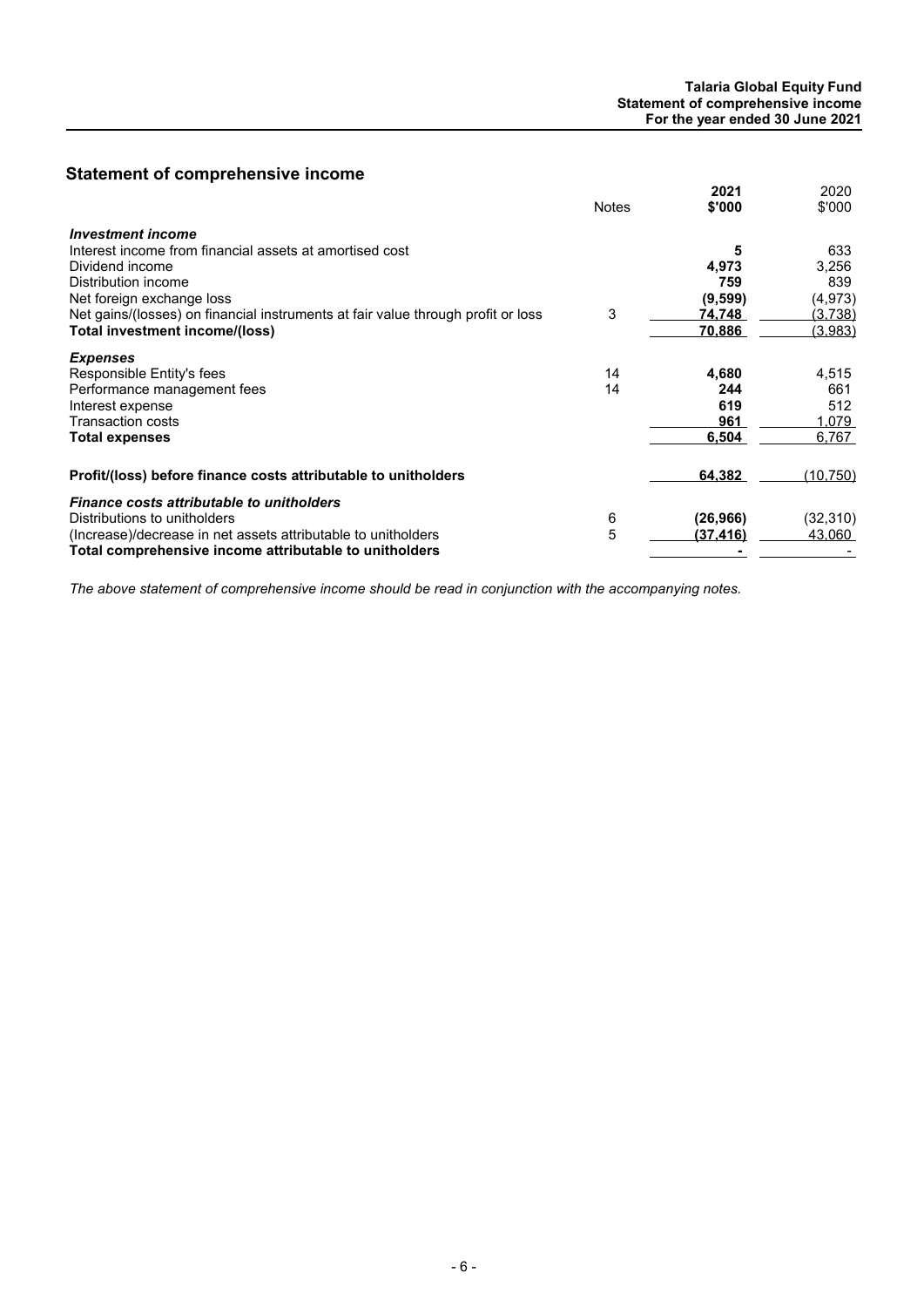### **Statement of financial position**

|                                                                      | <b>Notes</b> | 2021<br>\$'000 | 2020<br>\$'000 |
|----------------------------------------------------------------------|--------------|----------------|----------------|
| Assets                                                               |              |                |                |
| Cash and cash equivalents                                            |              | 238,816        | 258.637        |
| <b>Receivables</b>                                                   | 12           | 2.146          | 1.482          |
| Financial assets at fair value through profit or loss                | 8            | 221.415        | 127,288        |
| <b>Total assets</b>                                                  |              | 462,377        | 387.407        |
| <b>Liabilities</b>                                                   |              |                |                |
| Distributions payable                                                | 6            | 10.330         | 16.069         |
| Payables                                                             | 13           | 1.193          | 1.289          |
| Financial liabilities at fair value through profit or loss           | 9            | 4.550          | 5,388          |
| Total liabilities (excluding net assets attributable to unitholders) |              | 16,073         | 22.746         |
| Net assets attributable to unitholders - liability                   | 5            | 446.304        | 364.661        |

*The above statement of financial position should be read in conjunction with the accompanying notes.*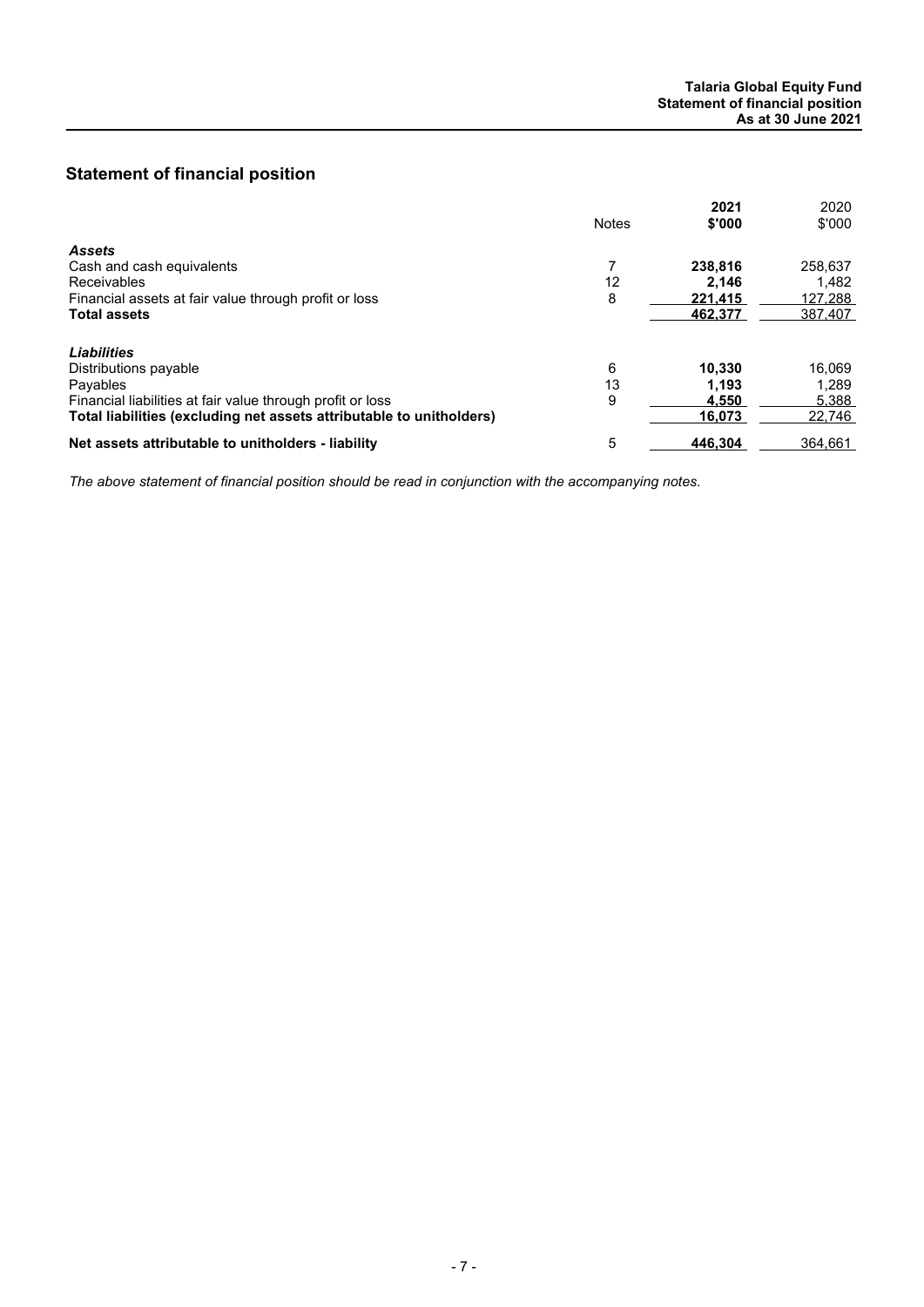### **Statement of changes in net assets attributable to unitholders - liability**

| <u>and all all all and the second will be and all the second the second second and second and second and second a</u>         | 2021<br>\$'000                              | 2020<br>\$'000                                |
|-------------------------------------------------------------------------------------------------------------------------------|---------------------------------------------|-----------------------------------------------|
| Balance at the beginning of the year                                                                                          | 364.661                                     | 345.057                                       |
| Profit/(loss) before finance costs attributable to unitholders<br>Distributions to unitholders<br>Applications<br>Redemptions | 64.382<br>(26, 966)<br>121.221<br>(90, 543) | (10,750)<br>(32, 310)<br>142.957<br>(93, 289) |
| Units issued upon re-investment of distributions                                                                              | 13.549                                      | 12.996                                        |
| Balance at the end of the year                                                                                                | 446.304                                     | 364.661                                       |

*The above statement of changes in net assets attributable to unitholders - liability should be read in conjunction with the accompanying notes.*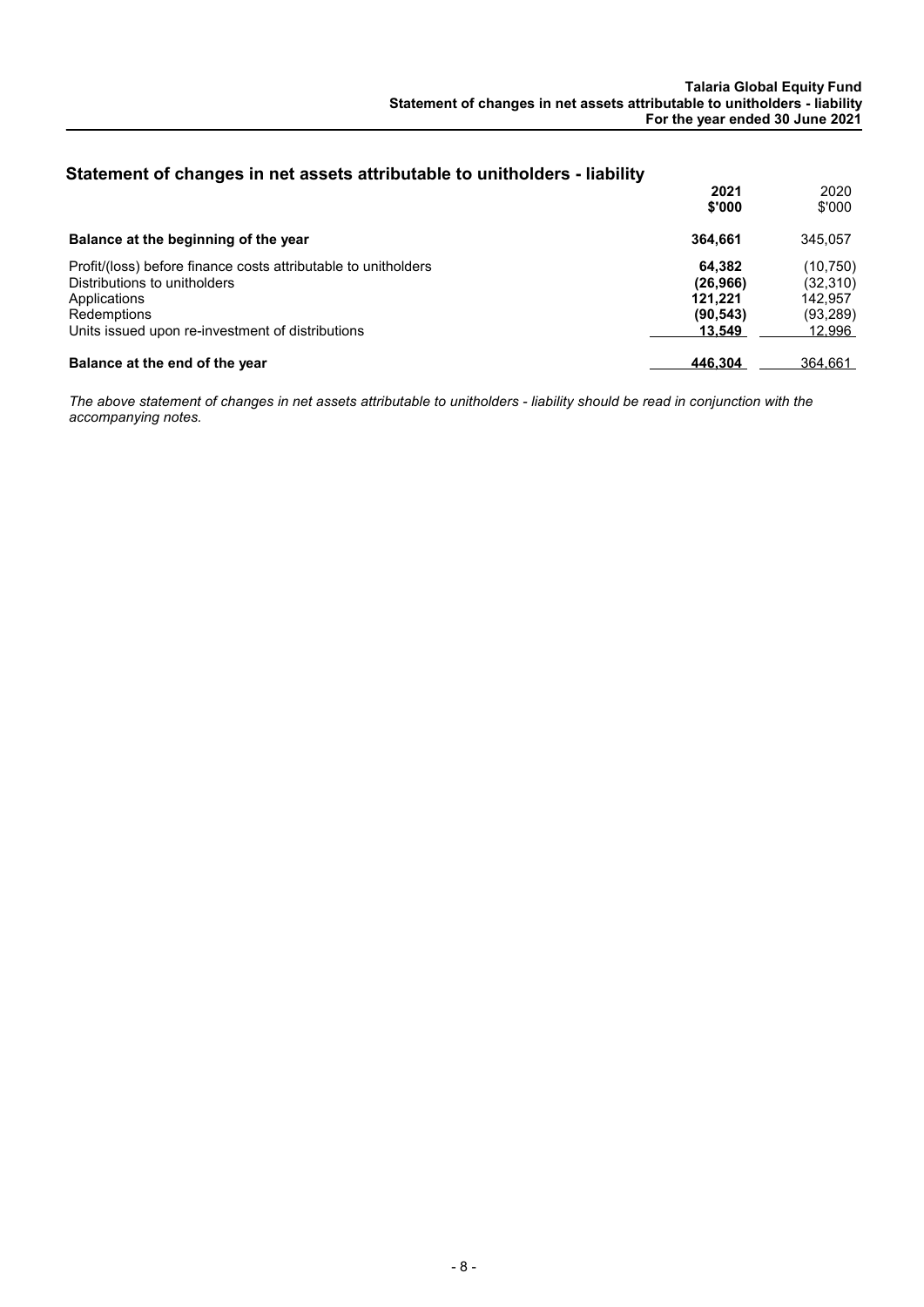### **Statement of cash flows**

|                                                                                     | <b>Notes</b> | 2021<br>\$'000 | 2020<br>\$'000 |
|-------------------------------------------------------------------------------------|--------------|----------------|----------------|
| Cash flows from operating activities                                                |              |                |                |
| Proceeds from sale of financial instruments at fair value through profit or loss    |              | 74,077         | 262,358        |
| Payments for purchase of financial instruments at fair value through profit or loss |              | (94, 294)      | (205, 394)     |
| Interest received from financial assets at amortised cost                           |              | (42)           | 721            |
| Dividends received                                                                  |              | 4,487          | 3,745          |
| Distributions received                                                              |              | 815            | 769            |
| Interest expense paid                                                               |              | (619)          | (512)          |
| <b>GST</b> received                                                                 |              | 269            | 334            |
| Responsible Entity's fees paid                                                      |              | (4,897)        | (4,805)        |
| Performance management fees paid                                                    |              | (154)          | (799)          |
| Transaction costs paid                                                              |              | (961)          | (1,079)        |
| Net cash (outflow)/inflow from operating activities                                 | 15           | (21, 319)      | 55,338         |
| <b>Cash flows from financing activities</b>                                         |              |                |                |
| Proceeds from applications by unitholders                                           |              | 121,053        | 142,754        |
| Payments for redemptions by unitholders                                             |              | (90, 800)      | (92, 897)      |
| Distributions paid to unitholders                                                   |              | (19.156)       | (15, 823)      |
| Net cash inflow from financing activities                                           |              | 11.097         | 34.034         |
|                                                                                     |              |                |                |
| Net (decrease)/increase in cash and cash equivalents                                |              | (10, 222)      | 89,372         |
| Cash and cash equivalents at the beginning of the year                              |              | 258,637        | 174,238        |
| Effect of foreign currency exchange rate changes on cash and cash equivalents       |              | (9,599)        | (4.973)        |
| Cash and cash equivalents at the end of the year                                    |              | 238,816        | 258.637        |

*The above statement of cash flows should be read in conjunction with the accompanying notes.*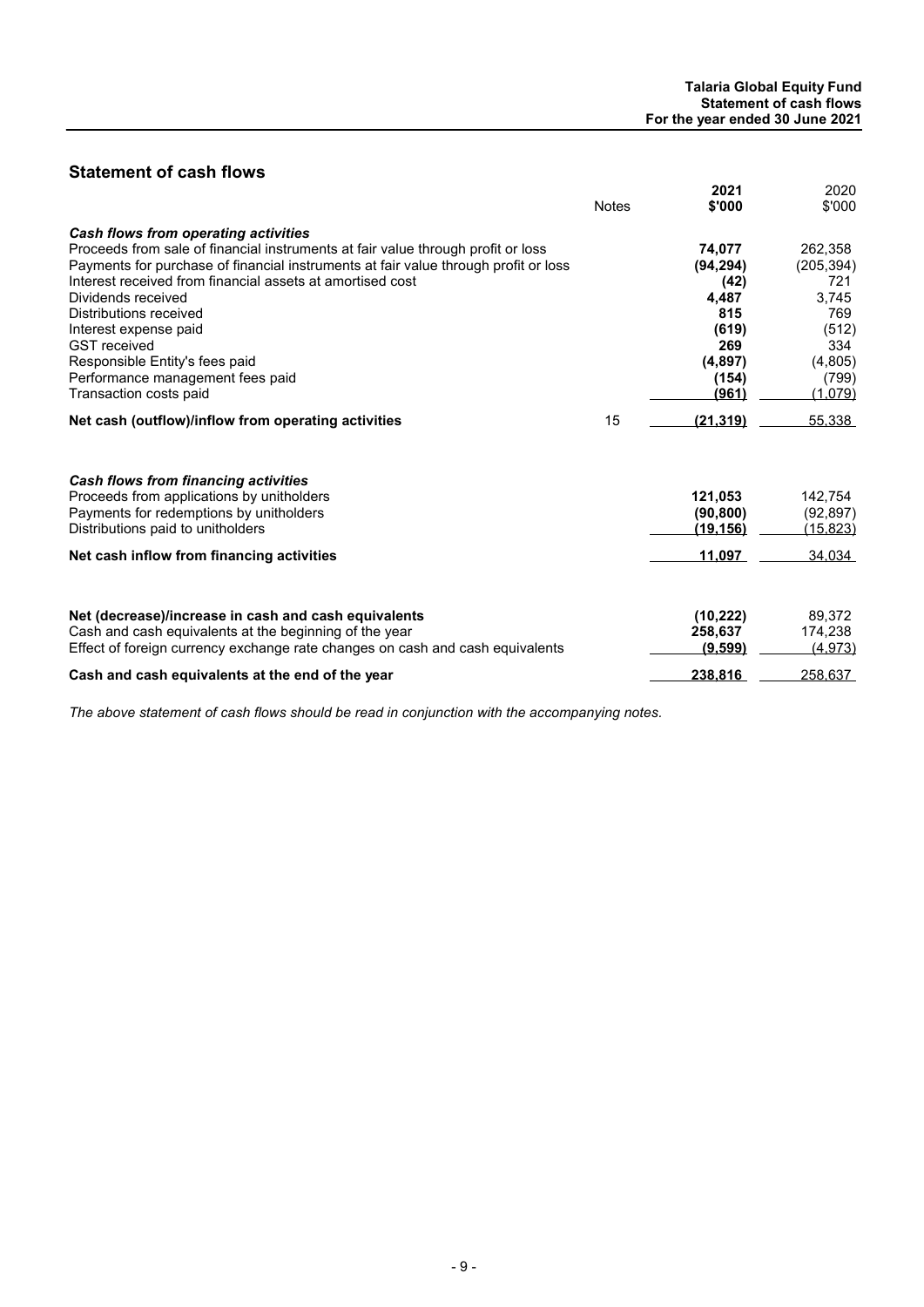### **Notes to the financial statements**

| ×<br>I<br>٠<br>×<br>$\sim$ |
|----------------------------|
|                            |

| 1  | General information                                                                    | 11 |
|----|----------------------------------------------------------------------------------------|----|
| 2  | Summary of significant accounting policies                                             | 11 |
| 3  | Net gains/(losses) on financial instruments at fair value through profit or loss       | 16 |
| 4  | Auditor's remuneration                                                                 | 16 |
| 5  | Net assets attributable to unitholders - liability                                     | 16 |
| 6  | Distributions to unitholders                                                           | 17 |
| 7  | Cash and cash equivalents                                                              | 17 |
| 8  | Financial assets at fair value through profit or loss                                  | 17 |
| 9  | Financial liabilities at fair value through profit or loss                             | 18 |
| 10 | Derivative financial instruments                                                       | 18 |
| 11 | Financial risk management                                                              | 19 |
| 12 | Receivables                                                                            | 24 |
| 13 | Payables                                                                               | 25 |
| 14 | Related party transactions                                                             | 25 |
| 15 | Reconciliation of profit/(loss) to net cash inflow/(outflow) from operating activities | 26 |
| 16 | Events occurring after end of year                                                     | 26 |
| 17 | Contingent assets and liabilities and commitments                                      | 26 |
|    |                                                                                        |    |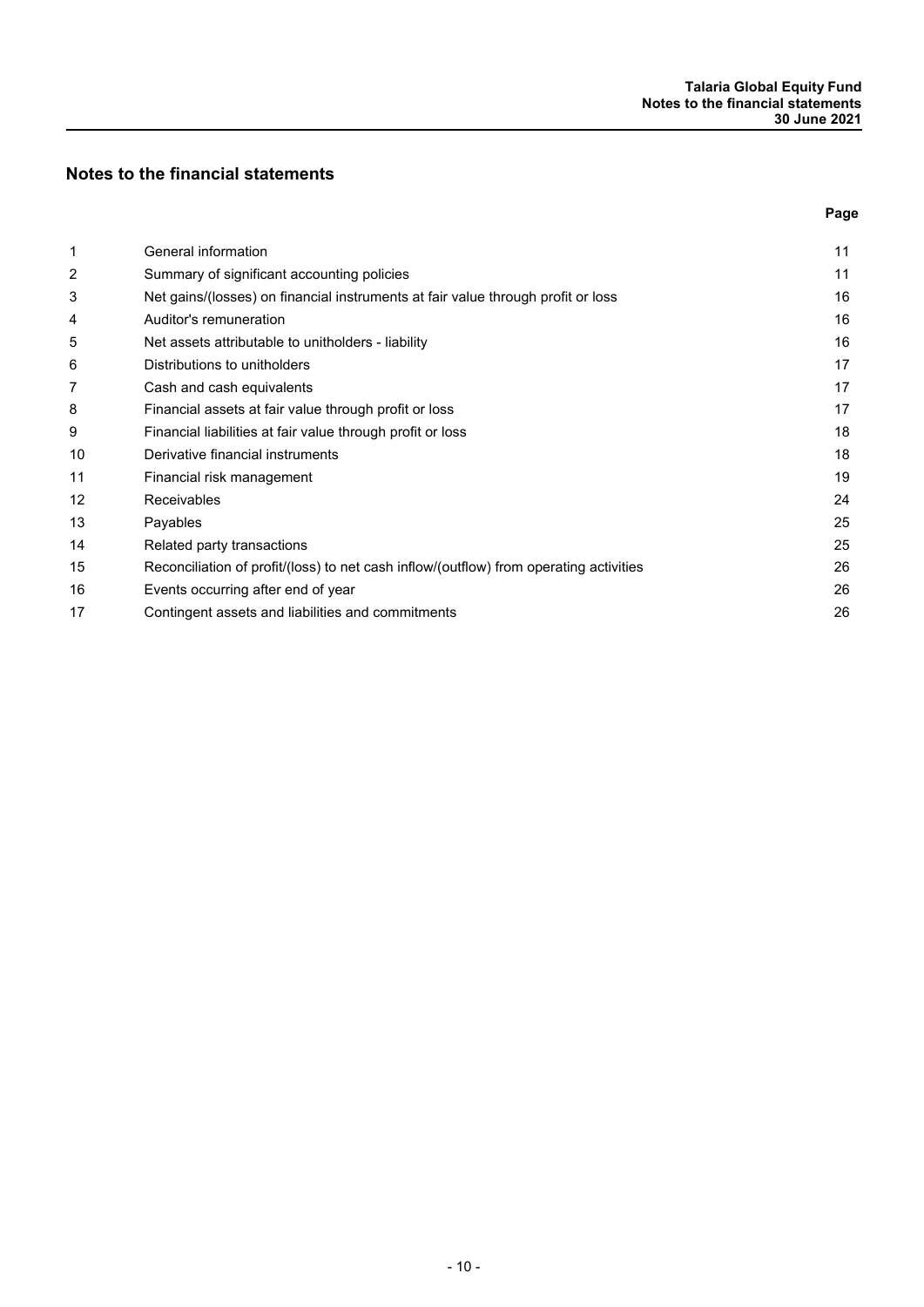### **1 General information**

These financial statements cover Talaria Global Equity Fund ("the Scheme") as an individual entity. The Scheme was constituted on 1 January 2005 and will terminate on the 80th anniversary or earlier in accordance with the Scheme's Constitution.

The Responsible Entity of the Scheme is Australian Unity Funds Management Limited (ABN 60 071 497 115) ("the Responsible Entity"), a wholly owned subsidiary of Australian Unity Limited (ABN 23 087 648 888). The Responsible Entity's registered office is Level 15, 271 Spring Street, Melbourne, VIC 3000.

The Responsible Entity is incorporated and domiciled in Australia.

The financial statements are for the financial year 1 July 2020 to 30 June 2021.

The financial statements were authorised for issue by the directors of the Responsible Entity on 28 September 2021. The directors of the Responsible Entity have the power to amend and reissue the financial statements.

### **2 Summary of significant accounting policies**

The principal accounting policies applied in the preparation of these financial statements are set out below. These policies have been consistently applied to all years presented, unless otherwise stated. Where appropriate, comparatives have been reclassified to enhance comparability with current year disclosures.

### **(a) Basis of preparation**

These general purpose financial statements have been prepared in accordance with Australian Accounting Standards, other authoritative pronouncements of the Australian Accounting Standards Board (AASB) and the *Corporations Act 2001*.

The Scheme is a for-profit entity for the purposes of preparing financial statements.

The financial statements are prepared on the basis of fair value measurement of assets and liabilities except where otherwise stated.

The statement of financial position is presented on a liquidity basis. Assets and liabilities are presented in decreasing order of liquidity and are not distinguished between current and non-current. All balances are generally expected to be recovered or settled within 12 months, except for investments in financial assets and net assets attributable to unitholders.

The Scheme manages financial assets at fair value through profit or loss based on the economic circumstances at any given point in time, as well as to meet any liquidity requirements. As such, it is expected that a portion of the portfolio will be realised within 12 months, however, an estimate of that amount cannot be determined as at balance date.

### *(i) Compliance with Australian Accounting Standards and International Financial Reporting Standards*

The financial statements of the Scheme comply with Australian Accounting Standards as issued by the Australian Accounting Standards Board (AASB) and also comply with International Financial Reporting Standards as issued by the International Accounting Standards Board.

These financial statements are presented in the local currency being Australian dollars.

### *(ii) New accounting standards and amendments adopted by the Scheme*

There are no standards, interpretations or amendments to existing standards that are effective for the first time for the financial year beginning 1 July 2020 that have a material impact on the amounts recognised in prior periods or will affect the current or future periods.

#### *(iii) New accounting standards, amendments and interpretations not yet adopted*

Certain new accounting standards, amendments and interpretations have been published that are not mandatory for 30 June 2021 reporting period and have not yet been applied in the financial statements. None of these are expected to have a material effect on the financial statements of the Scheme.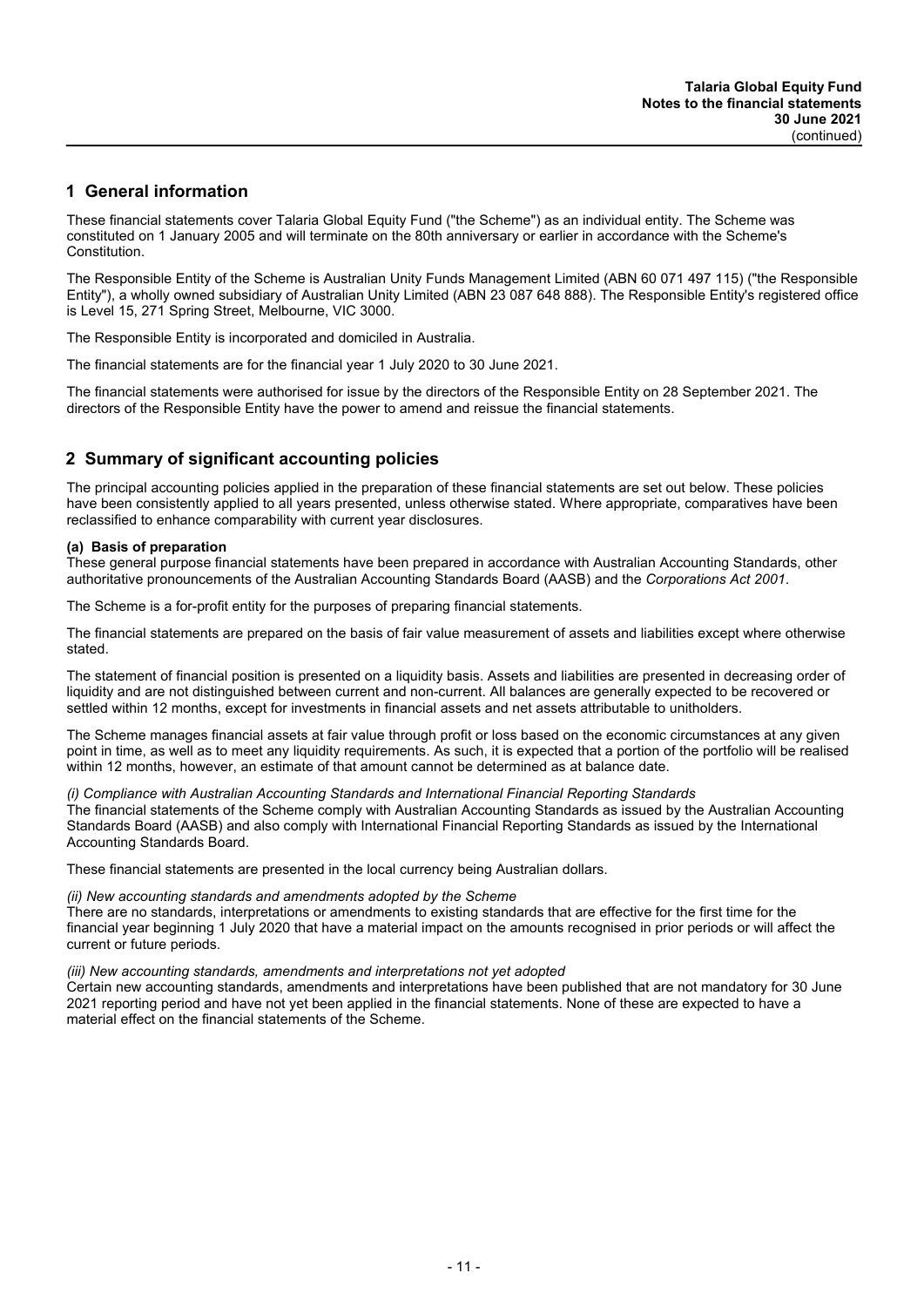### **(b) Financial instruments**

### *(i) Classification*

### *Financial assets*

The Scheme classifies its investments based on its business model for managing those financial assets and the contractual cash flow characteristics of the financial assets.

The Scheme's portfolio of financial assets is managed and performance is evaluated on a fair value basis in accordance with the Scheme's documented investment strategy. The Scheme uses fair value information to assess performance of the portfolio and to make decisions to rebalance the portfolio or to realise fair value gains or minimise losses through sales or other trading strategies. The Scheme's policy is for the Responsible Entity to evaluate the information about these financial assets on a fair value basis together with other related financial information.

Equity securities and derivatives are measured at fair value through profit or loss.

For cash and cash equivalents and receivables, these assets are held in order to collect the contractual cash flows and the contractual terms of these assets give rise on specified dates to cash flows that are solely payments of principal and interest on the principal amount outstanding. Consequently, these are measured at amortised cost.

### *Financial liabilities*

Derivative contracts that have a negative fair value are presented as financial liabilities at fair value through profit or loss.

For financial liabilities that are not classified and measured at fair value through profit or loss, these are classified as financial liabilities at amortised cost. This category includes short term payables.

#### *(ii) Recognition/derecognition*

The Scheme recognises financial assets and financial liabilities on the date it becomes party to the contractual agreement (trade date) and recognises changes in fair value of the financial assets or financial liabilities from this date.

A financial asset (or, where applicable a part of a financial asset or part of a group of similar financial assets) is derecognised where:

- the rights to receive cash flows from the asset have expired;
- the Scheme retains the right to receive cash flows from the asset, but has assumed an obligation to pay them in full without material delay to a third party under a 'pass through' agreement; or
	- the Scheme has transferred its rights to receive cash flows from the asset and either:
	- (a) has transferred substantially all the risks and rewards of the asset; or
	- (b) has neither transferred nor retained substantially all the risks and rewards of the asset but has transferred control of the asset.

A financial liability is derecognised when the obligation under the liability is discharged, cancelled or expired. Any gains or losses arising from derecognition of the asset (calculated as the difference between the disposal proceeds and the carrying amount of the asset) are included in the statement of comprehensive income in the year the asset is derecognised as realised gains or losses on financial instruments.

#### *(iii) Measurement*

At initial recognition, the Scheme measures its investments, which are classified as financial assets and liabilities at fair value through profit or loss, at its fair value. Transaction costs of financial assets and liabilities carried at fair value through profit or loss are expensed in the statement of comprehensive income.

Subsequent to initial recognition, all financial assets and financial liabilities at fair value through profit or loss are measured at fair value. Gains and losses arising from changes in the fair value of the 'financial assets or financial liabilities at fair value through profit or loss' category are presented in the statement of comprehensive income in the period in which they arise.

#### *Fair value in an active market*

The fair value of financial assets and liabilities traded in active markets is based on their quoted market prices at the end of the year without any deduction for estimated future selling costs. Financial assets are priced at current bid prices, while financial liabilities are priced at current asking prices.

A financial instrument is regarded as quoted in active market if quoted prices are readily and regularly available from an exchange, dealer, broker, industry group, pricing service, or regulatory agency and those prices represent actual and regularly occurring market transactions on an arm's length basis.

The Scheme's financial instruments that are valued based on active markets generally include listed instruments, ranging from listed equities to listed unit trusts, where applicable.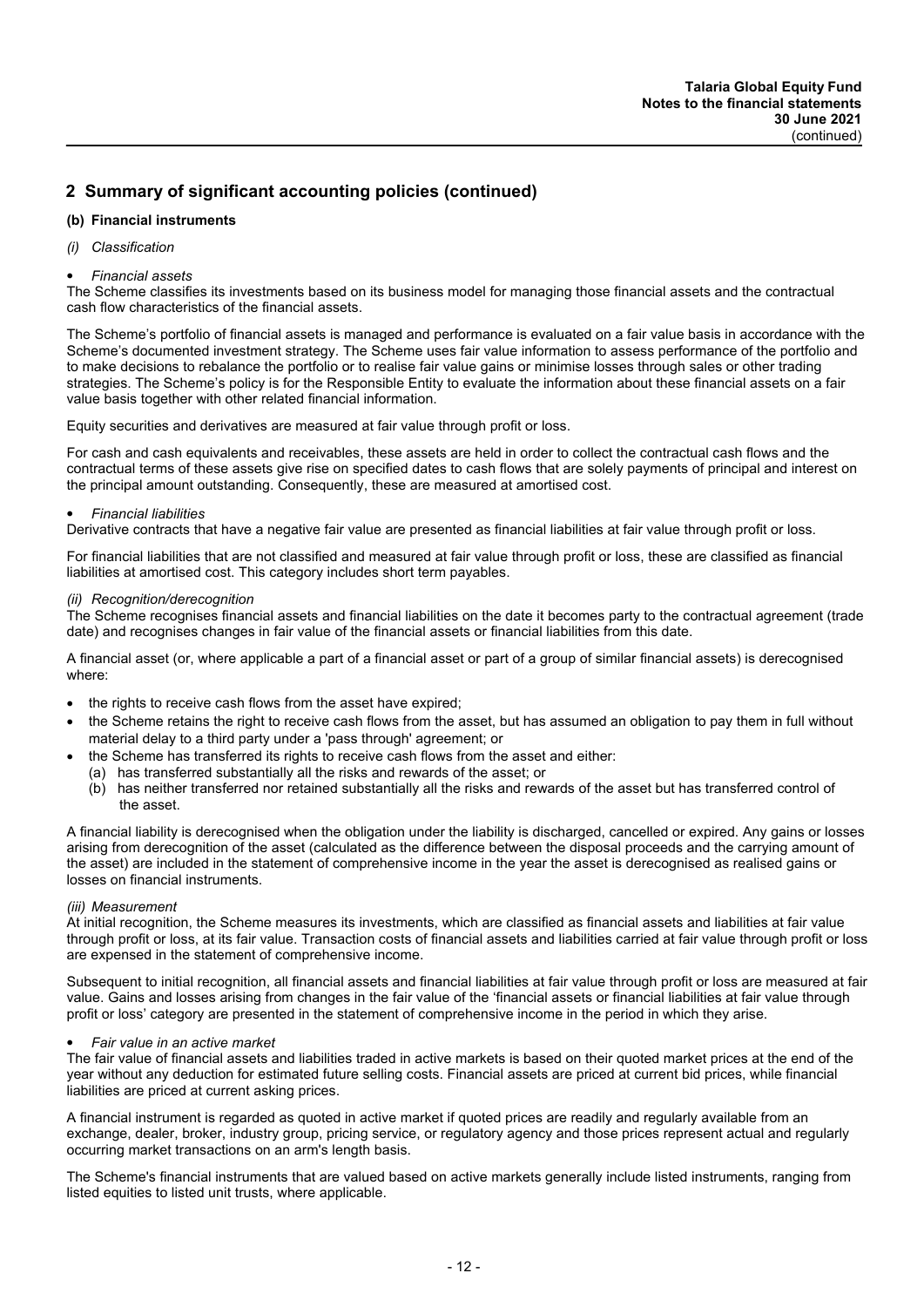### **(b) Financial instruments (continued)**

#### *(iii) Measurement (continued)*

#### *Fair value in an inactive or unquoted market*

The fair value of financial assets and liabilities not traded in an active market is determined using valuation techniques. These include the use of recent arm's length market transactions, discounted cash flow techniques, option pricing models or any other valuation technique that provides a reliable estimate of prices obtained in actual market transactions.

Where discounted cash flow techniques are used, estimated future cash flows are based on management's best estimates and the discount rate used is the market rate at the end of the reporting period applicable for an instrument with similar terms and conditions.

For other pricing models, inputs are based on market data at the end of the reporting period.

There may be a difference between the fair value at initial recognition and amounts determined using a valuation technique. If such a difference exists, the Scheme recognises the difference in the statement of comprehensive income to reflect a change in factors, including time, that market participants would consider in setting a price.

The fair value of derivatives that are not exchange traded is estimated at the amount that the Scheme would receive or pay to terminate the contract at the end of the reporting period taking into account current market conditions (volatility and appropriate yield curve) and the current creditworthiness of the counterparties. The fair value of an option contract is determined by applying the most appropriate option valuation model.

The Scheme's financial instruments that are valued based on inactive or unquoted markets generally include unlisted instruments, ranging from investments in unlisted unit trusts, unlisted equity and/or debt securities to over the counter derivatives, where applicable.

### *(iv) Offsetting financial instruments*

Financial assets and liabilities are offset and the net amount is reported in the statement of financial position when and only when, there is currently a legally enforceable right to offset the recognised amounts and there is an intention to settle on a net basis, or realise the asset and settle the liability simultaneously.

As at the end of the year, there are no financial assets or liabilities offset or with the right to offset in the statement of financial position.

#### **(c) Net assets attributable to unitholders**

Units are redeemable at the unitholders' option and are classified as financial liabilities, however, applications and redemptions may be suspended by the Responsible Entity if it is in the best interests of the unitholders.

The units can be put back to the Scheme at any time for cash based on the redemption price, which is equal to a proportionate share of the Scheme's net asset value attributable to the unitholders.

The units are carried at the redemption amount that is payable at balance sheet date if the holder exercises the right to put the units back to the Scheme. This amount represents the expected cash flows on redemption of these units.

The Scheme does not satisfy the equity criteria under AASB 132 *Financial Instruments: Presentation*.

### **(d) Cash and cash equivalents**

For the purpose of presentation in the statement of cash flows, cash and cash equivalents includes cash on hand, deposits held at call with financial institutions, other short term, highly liquid investments with original maturities of three months or less from the date of acquisition that are readily convertible to known amounts of cash and which are subject to an insignificant risk of changes in value and bank overdrafts. Bank overdrafts, if any, are shown within borrowings in the statement of financial position.

Payments and receipts relating to the purchase and sale of investment securities are classified as cash flows from operating activities, as movements in the fair value of these securities represent the Scheme's main income generating activity.

### **(e) Investment income**

Interest income and interest expenses are recognised in the statement of comprehensive income for all financial instruments on an accruals basis. Other changes in fair value for such instruments are recorded in accordance with the policies described in Note 2(b).

Dividend income is recognised on the ex-dividend date.

Trust distributions (including distributions from cash management trusts) are recognised on an entitlements basis.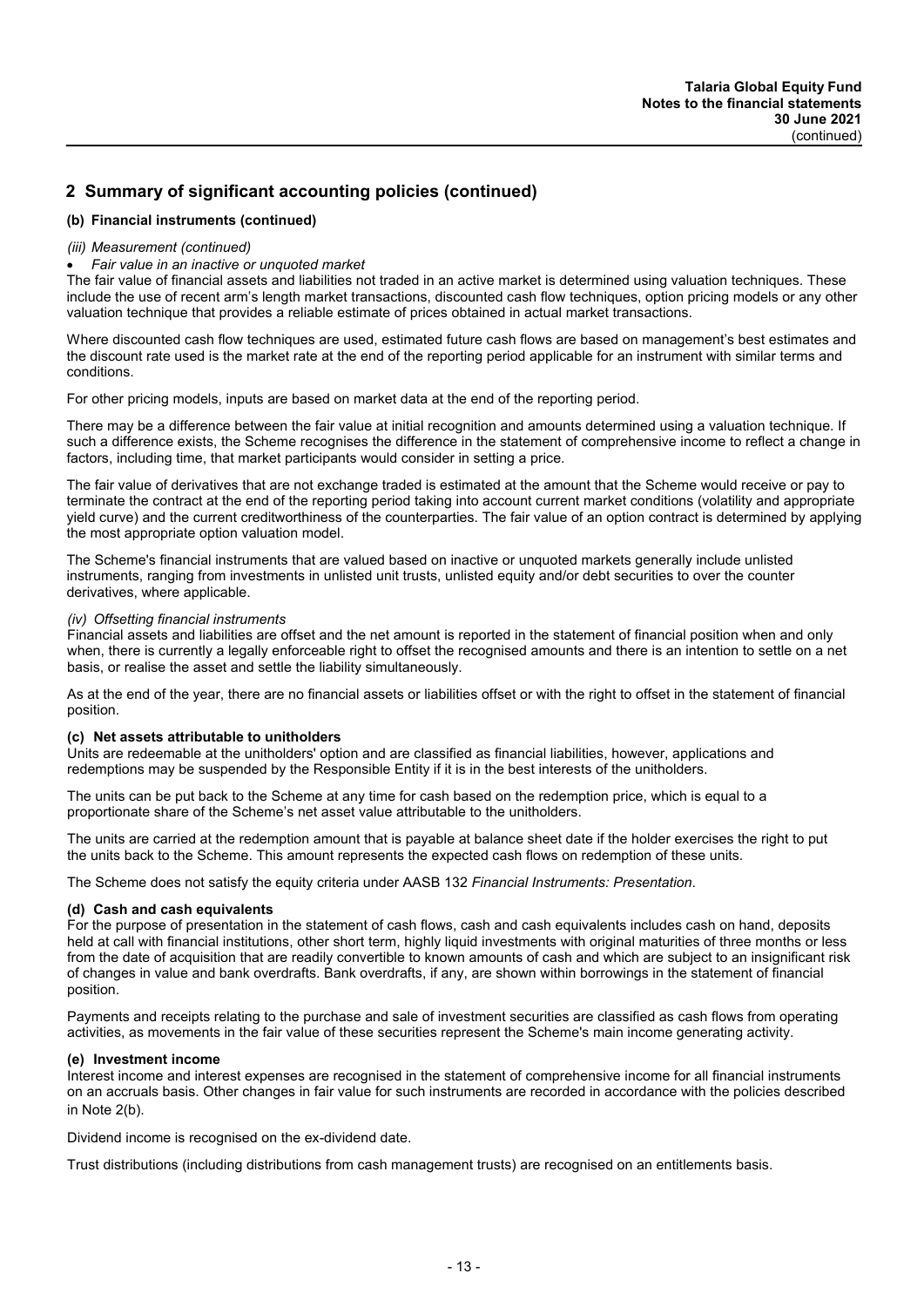### **(e) Investment income (continued)**

Net gains/(losses) on financial assets and financial liabilities at fair value through profit or loss arising on a change in fair value are calculated as the difference between the fair value at the end of the year and the fair value at the previous valuation point. Net gains/(losses) do not include interest, dividend or distribution income. Realised and unrealised gains/(losses) are shown in the notes to the financial statements.

### **(f) Expenses**

All expenses, including Responsible Entity's fees, are recognised in the statement of comprehensive income on an accrual basis.

#### **(g) Income tax**

Under current legislation, the Scheme is not subject to income tax provided it attributes the entirety of its taxable income to its unitholders.

The Scheme currently incurs withholding taxes imposed by certain countries on investment income and capital gains. Such income or gains are recorded net of withholding taxes in the statement of comprehensive income.

### **(h) Distributions**

In accordance with the Scheme's Constitution, the Scheme distributes income adjusted for amounts determined by the Responsible Entity, to unitholders by cash or reinvestment. The distributions are recognised in the statement of comprehensive income as finance costs attributable to unitholders.

### **(i) Increase/(decrease) in net assets attributable to unitholders**

Income not distributed is included in net assets attributable to unitholders. Where the Scheme's units are classified as liabilities, movements in net assets attributable to unitholders are recognised in profit or loss as finance costs.

### **(j) Foreign currency translation**

### *(i) Functional and presentation currency*

Items included in the Scheme's financial statements are measured using the currency of the primary economic environment in which it operates (''the functional currency''). This is the Australian dollar, which reflects the currency of the economy in which the Scheme competes for funds and is regulated. The Australian dollar is also the Scheme's presentation currency.

#### *(ii) Transactions and balances*

Foreign currency transactions are translated into the functional currency using the exchange rates prevailing at the dates of the transactions. Foreign exchange gains and losses resulting from the settlement of such transactions and from the translations at year end exchange rates of monetary assets and liabilities denominated in foreign currencies are recognised in the statement of comprehensive income.

The Scheme does not isolate that portion of gains or losses on securities and derivative financial instruments that are measured at fair value through profit or loss and which is due to changes in foreign exchange rates from that which is due to changes in the market price of securities. Such fluctuations are included with the net gains or losses on financial instruments at fair value through profit or loss.

#### **(k) Receivables**

Receivables may include amounts for dividends, interest, trust distributions and securities sold where settlement has not yet occurred. Dividends and trust distributions are accrued when the right to receive payment is established (ex-date). Interest is accrued at the end of each year from the time of last payment in accordance with the policy set out in Note 2(e) above. Amounts are generally received within 30 days of being recorded as receivables. Receivables include such items as Reduced Input Tax Credits (RITC) and application monies receivable from unitholders.

These amounts are recognised initially at fair value and subsequently measured at amortised cost. At each reporting date, the Scheme shall measure the loss allowance on receivables at an amount equal to the lifetime expected credit losses if the credit risk has increased significantly since initial recognition. If, at the reporting date, the credit risk has not increased significantly since initial recognition, the Scheme shall measure the loss allowance at an amount equal to 12-month expected credit losses. Significant financial difficulties of the counterparty, probability that the counterparty will enter bankruptcy or financial reorganisation, and default in payments are all considered indicators that a loss allowance may be required. If the credit risk increases to the point that it is considered to be credit impaired, interest income will be calculated based on the gross carrying amount adjusted for the loss allowance. A significant increase in credit risk is defined by management as any contractual payment which is more than 30 days past due. Any contractual payment which is more than 90 days past due is considered credit impaired.

The amount of the impairment loss is recognised in profit or loss within other expenses. When a trade receivable for which an impairment allowance had been recognised becomes uncollectible in a subsequent period, it is written off against the allowance account. Subsequent recoveries of amounts previously written off are credited against other expenses in profit or loss.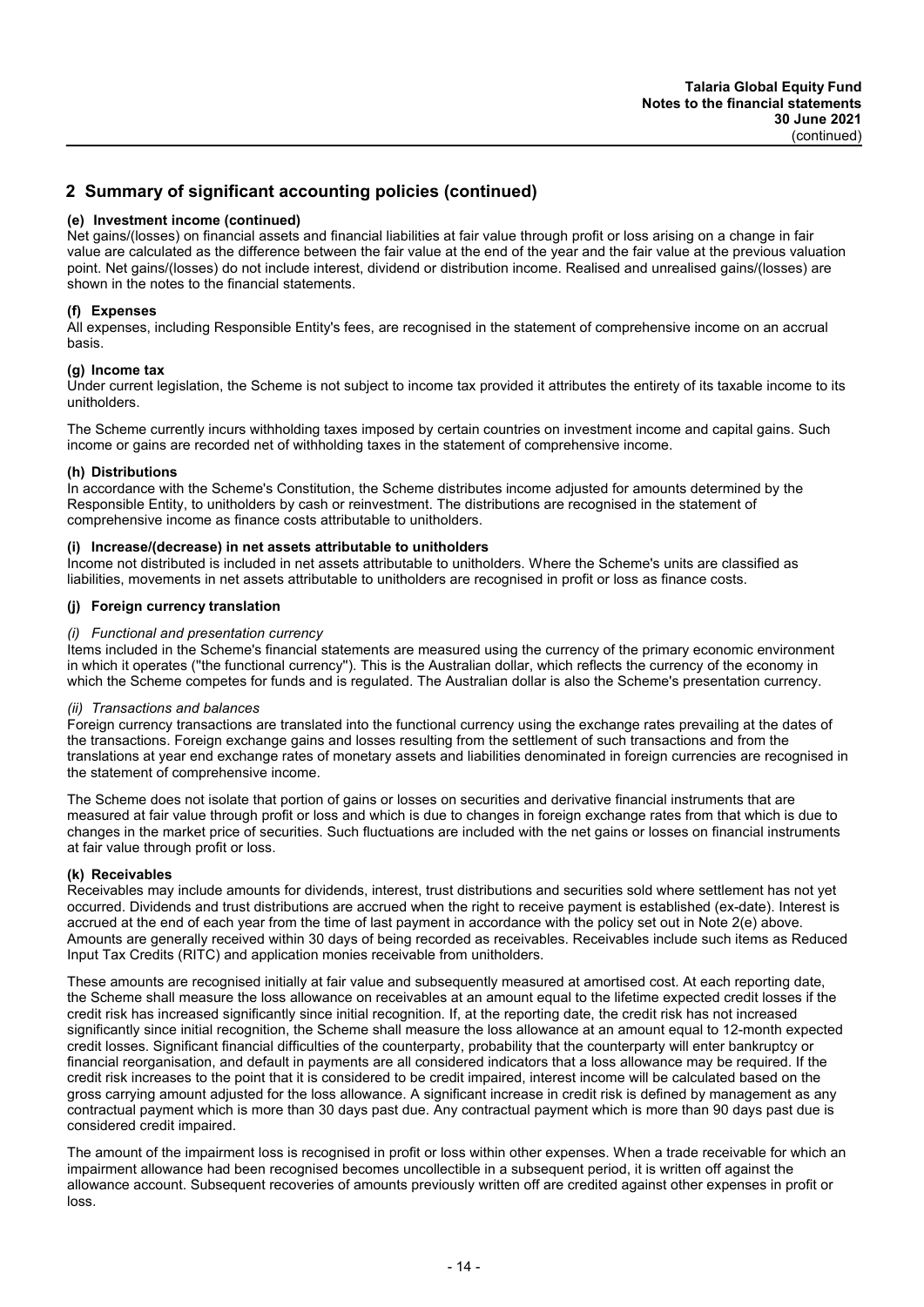### **(l) Payables**

Payables include liabilities and accrued expenses owing by the Scheme which are unpaid as at the end of the year.

Trades are recorded on trade date and normally settled within three business days. Purchases of financial instruments that are unsettled at the end of each year are included in payables.

The distribution amount payable to unitholders at the end of each year is recognised separately in the statement of financial position when unitholders are presently entitled to the distributable income under the Scheme's Constitution.

#### **(m) Applications and redemptions**

Applications received for units in the Scheme are recorded net of any entry fees payable prior to the issue of units in the Scheme. Redemptions from the Scheme are recorded gross of any exit fees payable after the cancellation of units redeemed.

Unit redemption prices are determined in accordance with the Scheme's Constitution by reference to the net assets of the Scheme divided by the number of units on issue.

#### **(n) Goods and services tax (GST)**

Expenses of various services provided to the Scheme by third parties such as custodial services and investment management fees etc. are recognised net of the amount of associated GST, unless the GST incurred is not recoverable from the tax authority. In this case, it is recognised as part of the related expense or cost item. The Scheme qualifies for Reduced Input Tax Credits (RITC) at a rate of 55% or 75%.

Accounts payable and receivable are stated inclusive of the GST receivable and payable. The net amount of GST recoverable from, or payable to, the taxation authority is included in receivables or payables in the statement of financial position.

Cash flows relating to GST are included in the statement of cash flows on a gross basis.

### **(o) Use of judgement and estimates**

The preparation of the Scheme's financial statements requires it to make judgements, estimates and assumptions that affect the reported amounts of assets and liabilities. Uncertainty about these assumptions and estimates could result in outcomes that could require a material adjustment to the carrying amount of the asset or liability affected in the future. However, estimates are continually evaluated and based on historical experience and other factors, including expectations of future events that are believed to be reasonable under the circumstances.

The Scheme's financial instruments are valued primarily based on the prices provided by independent pricing services.

When the fair values of the reported financial instruments cannot be derived from active markets, they are determined using prices obtained from inactive or unquoted markets and/or other valuation techniques. The inputs to these valuation techniques (if applicable) are taken from observable markets to the extent practicable. Where observable inputs are not available, the inputs may be estimated based on a degree of judgements and assumptions in establishing fair values.

Where appropriate, the outcomes of the valuation techniques that are used in establishing fair values are validated using prices from observable current market transactions for similar instruments (without modification or repackaging) or based on relevant available observable market data.

The determination of what constitutes 'observable' requires significant judgement by the Scheme. The Scheme considers observable data to be market data that is readily available, regularly distributed or updated, reliable and verifiable, not proprietary and provided by independent sources that are actively involved in the relevant market.

In addition, areas such as credit risk (both own and counterparty), volatilities and correlations require management to make estimates and judgements. Changes in assumptions about these factors could affect the reported fair value of financial instruments.

For certain other financial instruments, including amounts due from/to brokers, accounts payable and the carrying amounts approximate fair value due to the immediate or short-term nature of these financial instruments.

#### **(p) Structured entities**

The Scheme has assessed whether the funds in which it invests should be classified as structured entities. The Scheme has considered the voting rights and other similar rights afforded to investors in these funds, including the rights to remove the fund manager or redeem holdings. The Scheme has also considered whether these rights are the dominant factor in controlling the funds, or whether the contractual agreement with the fund manager is the dominant factor in controlling these funds. The Scheme has concluded that the funds in which it invests in are not structured entities.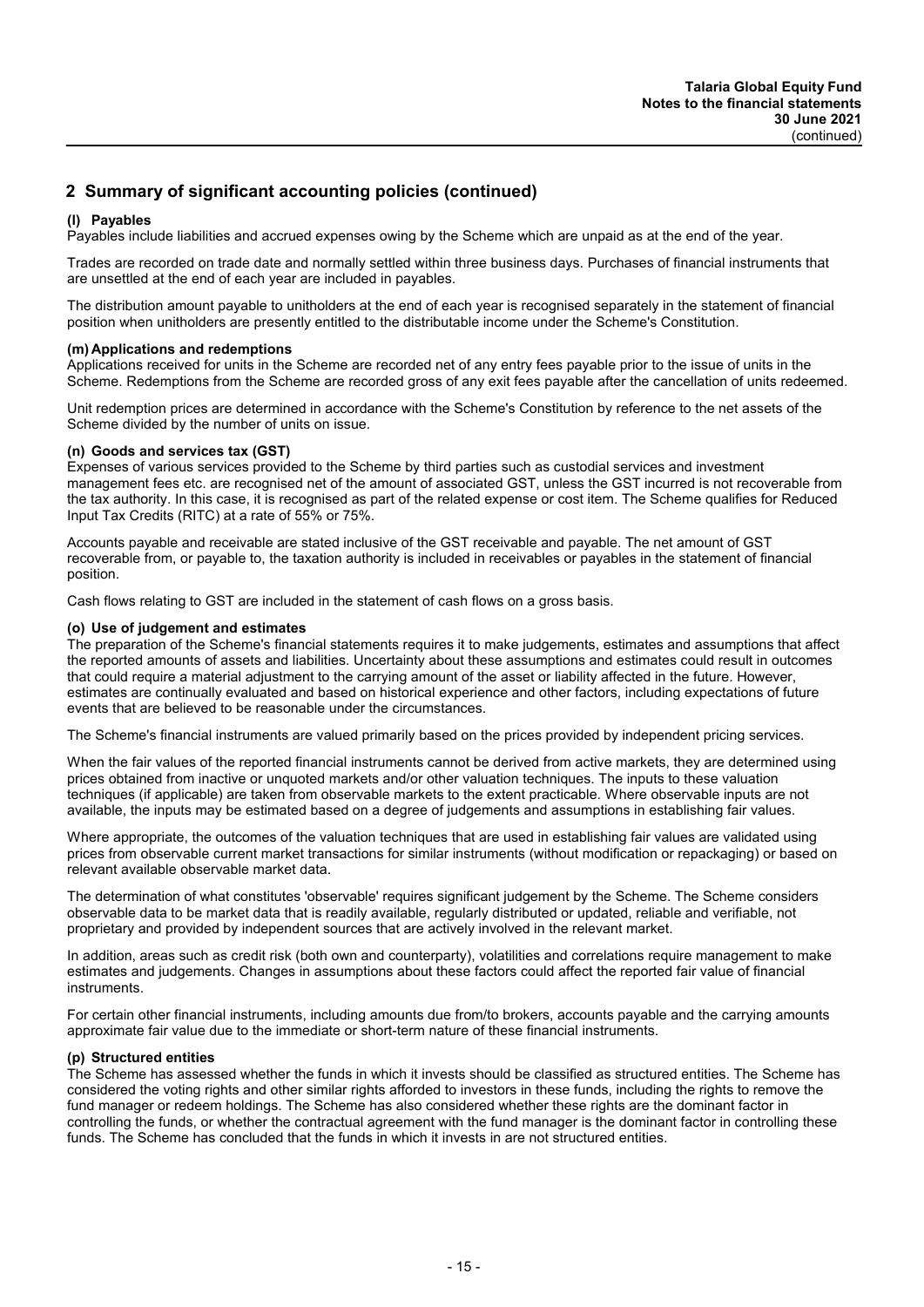### **(q) Rounding of amounts**

The Scheme is an entity of the kind referred to in ASIC Corporations Instrument 2016/191 issued by the Australian Securities and Investments Commission relating to the ''rounding off'' of amounts in the financial statements. Amounts in the financial statements have been rounded to the nearest thousand dollars, where indicated.

### **3 Net gains/(losses) on financial instruments at fair value through profit or loss**

|                                                                                                                                                                   | 2021<br>\$'000   | 2020<br>\$'000      |
|-------------------------------------------------------------------------------------------------------------------------------------------------------------------|------------------|---------------------|
| Net unrealised gain/(loss) on financial assets at fair value through profit or loss<br>Net realised gain on financial assets at fair value through profit or loss | 41.473<br>33.275 | (34, 811)<br>31,073 |
| Total net gains/(losses) on financial instruments at fair value through profit or loss                                                                            | 74.748           | (3.738)             |

### **4 Auditor's remuneration**

The auditor's remuneration is paid directly by the Responsible Entity.

During the year the following fees were paid or payable for services provided by the auditor of the Scheme:

|                                                                      | 2021            | 2020<br>\$      |
|----------------------------------------------------------------------|-----------------|-----------------|
| <b>Audit services - PwC</b>                                          |                 |                 |
| Audit and review of financial statements<br>Audit of compliance plan | 14.000<br>3,157 | 14,000<br>2,930 |
| <b>Total auditor's remuneration</b>                                  | 17,157          | 16,930          |

### **5 Net assets attributable to unitholders - liability**

As stipulated within the Scheme's Constitution, each unit represents a right to an individual share in the Scheme and does not extend to a right in the underlying assets of the Scheme. There are two classes of unitholders in the Scheme being Foundation and Wholesale.

Movements in the number of units and net assets attributable to unitholders - liability during the year were as follows:

|                                                               | 2021<br>No. '000 | 2020<br>No. '000 | 2021<br>\$'000 | 2020<br>\$'000 |
|---------------------------------------------------------------|------------------|------------------|----------------|----------------|
| <b>Opening balance</b>                                        | 435,088          | 368,091          | 364,661        | 345,057        |
| <b>Foundation Class</b>                                       |                  |                  |                |                |
| Applications                                                  | 471              | 2,156            | 431            | 2,227          |
| Redemptions                                                   | (2,668)          | (2, 148)         | (2, 499)       | (2,089)        |
| Units issued upon re-investment of distributions              | 1,777            | 1,132            | 1,609          | 1,124          |
|                                                               | (420)            | 1,140            | (459)          | 1,262          |
| <b>Wholesale Class</b>                                        |                  |                  |                |                |
| Applications                                                  | 138,087          | 152,842          | 120,790        | 140,730        |
| Redemptions                                                   | (101, 966)       | (99, 828)        | (88, 044)      | (91, 200)      |
| Units issued upon re-investment of distributions              | 14.216           | 12.843           | 11,940         | 11,872         |
|                                                               | 50,337           | 65,857           | 44,686         | 61,402         |
| Increase/(decrease) in net assets attributable to unitholders |                  |                  | 37,416         | (43,060)       |
| <b>Closing Balance</b>                                        | 485,005          | 435,088          | 446,304        | 364,661        |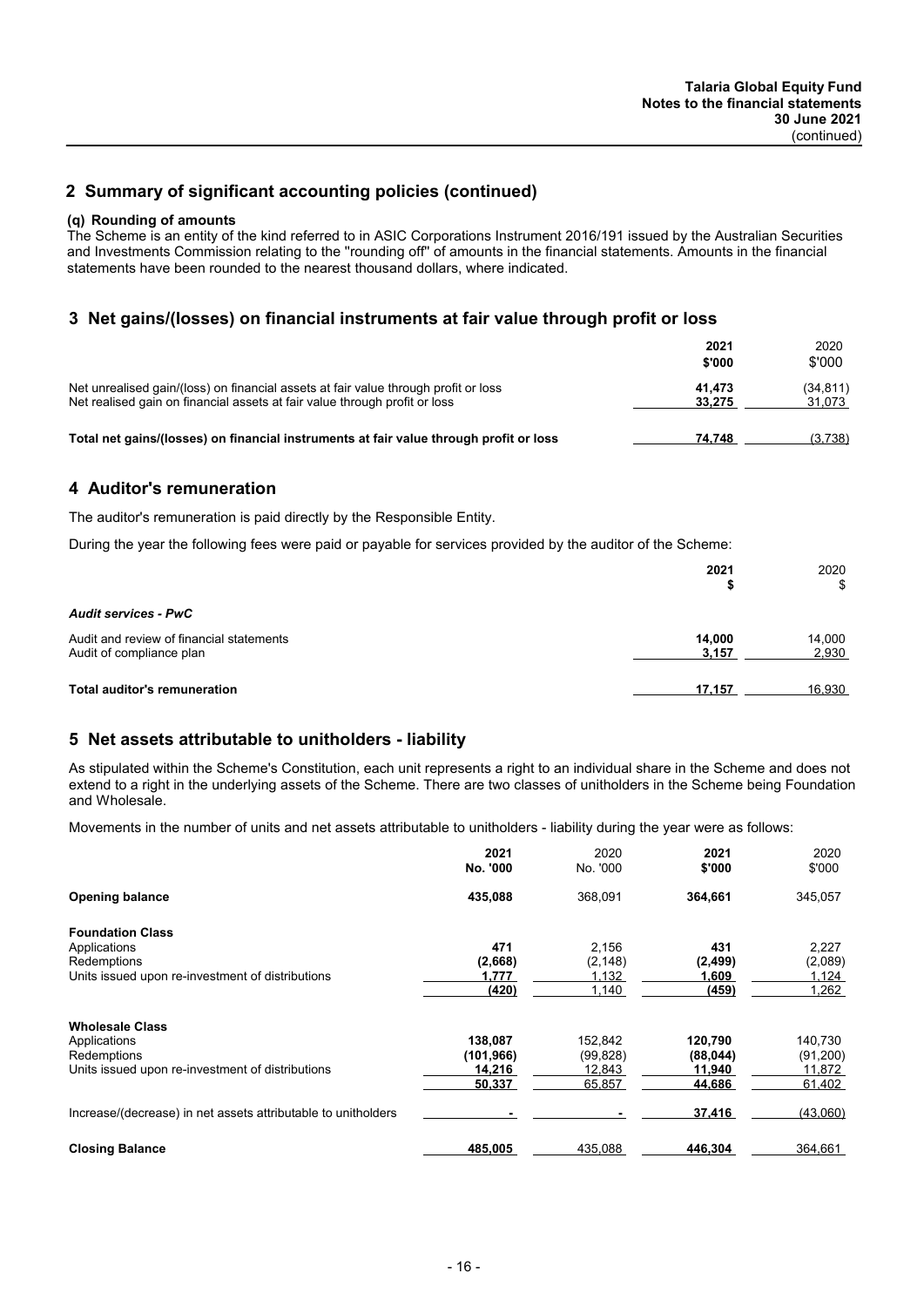### **5 Net assets attributable to unitholders (continued)**

#### **Capital risk management**

The Scheme considers its net assets attributable to unitholders - liability as capital, notwithstanding that net assets attributable to unitholders are classified as a financial liability. The amount of net assets attributable to unitholders can change significantly on a daily basis as the Scheme is subject to daily applications and redemptions at the discretion of unitholders.

Daily applications and redemptions are reviewed relative to the liquidity of the Scheme's underlying assets on a daily basis by the Responsible Entity. Under the terms of the Scheme's Constitution, the Responsible Entity has the discretion to reject an application for units and to defer or adjust redemption of units if the exercise of such discretion is in the best interests of unitholders.

### **6 Distributions to unitholders**

The distributions for the year were as follows:

| 2021<br>\$'000 | 2021<br><b>CPU</b>                              | 2020<br>\$'000   | 2020<br><b>CPU</b>             |
|----------------|-------------------------------------------------|------------------|--------------------------------|
|                |                                                 |                  |                                |
| 505            | 1.6421                                          | 180              | 0.6081                         |
| 491            | 1.5916                                          | 307              | 1.0177                         |
|                |                                                 |                  | 1.5373                         |
|                |                                                 |                  | 4.2809                         |
| 2,015          |                                                 | 2,250            |                                |
|                |                                                 |                  |                                |
|                | 1.2500                                          | 4,394            | 1.2000                         |
|                | 1.2000                                          |                  | 1.2000                         |
|                | 1.2000                                          | 6.466            | 1.7000                         |
| 9,799          | 2.1532                                          | 14.770           | 3.6492                         |
| 24,951         |                                                 | 30,060           |                                |
|                |                                                 |                  |                                |
|                | 488<br>531<br>5,116<br>4,927<br>5,109<br>26,966 | 1.5906<br>1.7752 | 464<br>.299<br>4,430<br>32,310 |

### **7 Cash and cash equivalents**

|                                 | 2021<br>\$'000 | 2020<br>\$'000 |
|---------------------------------|----------------|----------------|
| Cash at bank                    | 82.162         | 126,179        |
| Deposits held with brokers      | 156,654        | 132,458        |
| Total cash and cash equivalents | 238,816        | 258,637        |

### **8 Financial assets at fair value through profit or loss**

|                                                             | 2021<br>\$'000    | 2020<br>\$'000    |
|-------------------------------------------------------------|-------------------|-------------------|
| Listed equities<br>Listed unit trusts                       | 202,473<br>18,942 | 114,086<br>13,202 |
| Total financial assets at fair value through profit or loss | 221,415           | 127,288           |

An overview of the risk exposures relating to financial assets at fair value through profit or loss is included in Note 11.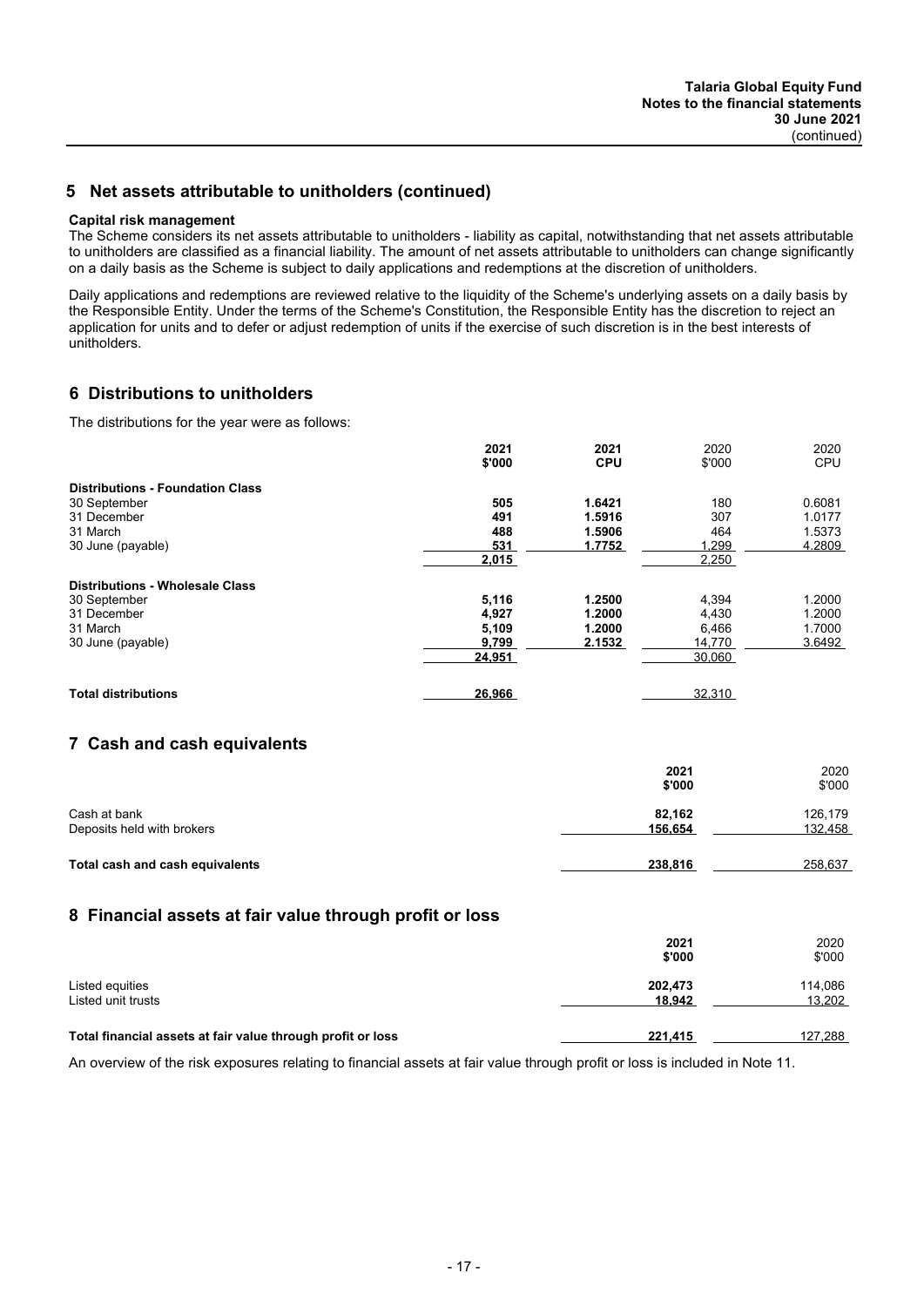### **9 Financial liabilities at fair value through profit or loss**

|                                                                  | 2021<br>\$'000 | 2020<br>\$'000 |
|------------------------------------------------------------------|----------------|----------------|
| Derivatives                                                      | 4,550          | 5,388          |
| Total financial liabilities at fair value through profit or loss | 4,550          | 5,388          |

An overview of the risk exposures relating to financial liabilities at fair value through profit or loss is included in Note 11.

### **10 Derivative financial instruments**

In the normal course of business the Scheme may enter into transactions in various derivative financial instruments with certain risks. A derivative is a financial instrument or other contract which is settled at a future date and whose value changes in response to the change in a specified interest rate, financial instrument price, commodity price, foreign exchange rate, index of prices or rates, credit rating or credit index or other variable.

Derivative financial instruments require no initial net investment or an initial net investment that is smaller than would be required for other types of contracts that would be expected to have a similar response to changes in market factors.

Derivative transactions include many different instruments, such as forwards, futures and options. Derivatives are considered to be part of the investment process and the use of derivatives is an essential part of the Scheme's portfolio management.

Derivatives are not managed in isolation. Consequently, the use of derivatives is multifaceted and includes:

- hedging to protect an asset or liability of the Scheme against a fluctuation in market values or to reduce volatility;
- a substitution for trading of physical securities; and
- adjusting asset exposures within the parameters set in the investment strategy and adjusting the duration of fixed interest portfolios or the weighted average maturity of cash portfolios.

While derivatives are used for trading purposes, they are not used to gear (leverage) a portfolio. Gearing a portfolio would occur if the level of exposure to the markets exceeds the underlying value of the Scheme.

The Scheme holds the following derivative instruments:

#### **(a) Options**

An option is a contractual arrangement under which the seller (writer) grants the purchaser (holder) the right, but not the obligation, either to buy (a call option) or sell (a put option) at or by a set date or during a set period, a specific amount of securities or a financial instrument at a predetermined price. The seller receives a premium from the purchaser in consideration for the assumption of future securities price risk. Options held by the Scheme are exchange traded. The Scheme is exposed to credit risk on purchased options to the extent of their carrying amount, which is their fair value. Options are settled on a gross basis.

The Scheme's derivative financial instruments at year end are detailed below:

| 2021    | <b>Notional</b> | <b>Assets</b> | Liabilities    |
|---------|-----------------|---------------|----------------|
|         | \$'000          | \$'000        | \$'000         |
| Options | 48,519          |               | 4,550<br>4.550 |
| 2020    | Notional        | Assets        | Liabilities    |
|         | \$'000          | \$'000        | \$'000         |
| Options | 44,622          |               | 5,388<br>5,388 |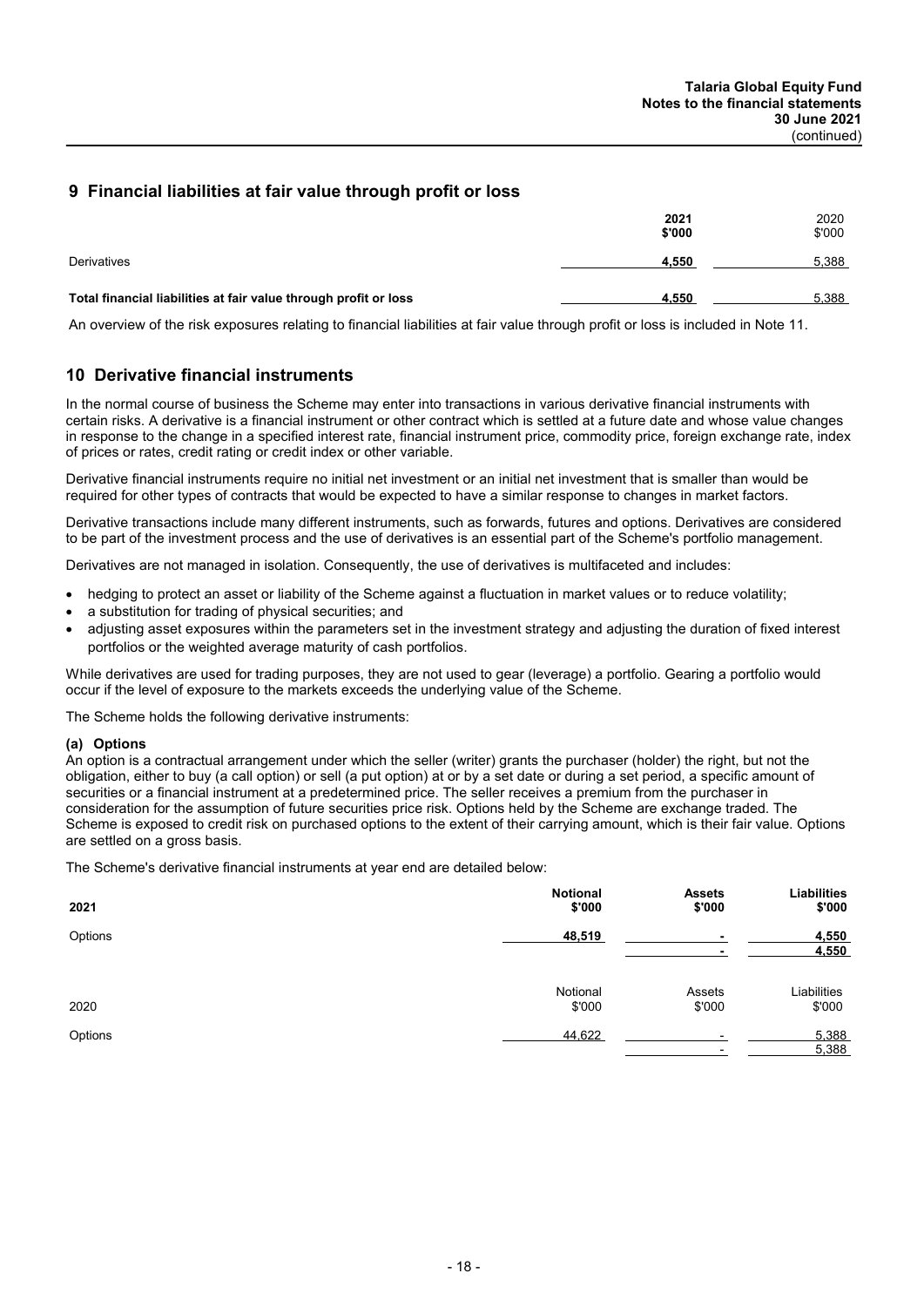### **11 Financial risk management**

#### **(a) Objectives, strategies, policies and processes**

The Scheme's activities may expose it to a variety of financial risks: market risk (including price risk, foreign exchange risk and interest rate risk), credit risk and liquidity risk.

The Scheme's overall risk management program focuses on ensuring compliance with the Scheme's disclosure documents and seeks to maximise the returns derived for the level of risk to which the Scheme is exposed. Financial risk management is carried out by an Investment Manager under policies approved by the Board of Directors of the Responsible Entity (''the Board'').

The Scheme uses different methods to measure different types of risk to which it is exposed. These methods include sensitivity analysis in the case of interest rate, foreign exchange and other price risks and ratings analysis for credit risk.

As part of its risk management strategy, the Scheme may use derivatives and other investments, including bond futures, interest rate swaps and forward currency contracts, to manage exposures resulting from changes in interest rates, foreign currencies, equity price risks and exposures arising from forecast transactions.

#### **(b) Market risk**

Market risk is the risk that the fair value or future cash flows of a financial instrument will fluctuate because of changes in market prices. Market risk comprises three types of risk: price risk, foreign currency risk and interest rate risk. Market risk is managed and monitored using sensitivity analysis and minimised through ensuring that all investment activities are undertaken in accordance with established mandates and investment strategies.

The market risk disclosures are prepared on the basis of the Scheme's direct investments and not on a look through basis for investments held in the Scheme.

The sensitivity of the Scheme's net assets attributable to unitholders (and profit/(loss) before finance costs attributable to unitholders) to price risk, foreign exchange risk and interest rate risk is measured by the reasonably possible movements approach. This approach is determined based on management's best estimate, having regard to a number of factors, including historical levels of changes in interest rates and foreign exchange rates, historical correlation of the Scheme's investments with the relevant benchmarks and market volatility. However, actual movements in the risk variables may be greater or less than anticipated due to a number of factors, including unusually large market shocks resulting from changes in the performance of the economies, markets and securities in which the Scheme invests. As a result, historic variations in the risk variables are not a definitive indicator of future variations in the risk variables.

Due to the nature of the pandemic and the increase in market volatility, future outcomes are uncertain and it is difficult to predict the overall impact on the Scheme. The Responsible Entity and Investment Manager will continue to actively manage the financial risks to which the Scheme is exposed.

The overall market exposures at year end were as follows:

|                                                 | 2021<br>\$'000 | 2020<br>\$'000 |
|-------------------------------------------------|----------------|----------------|
| Derivatives liabilities                         | (4,550)        | (5,388)        |
| Securities at fair value through profit or loss | 221,415        | 127,288        |

#### *(i) Price risk*

Price risk is the risk that the fair value or future cash flows of equities will fluctuate because of changes in market prices (other than those arising from interest rate risk or currency risk), whether those changes are caused by factors specific to the individual financial instrument or its issuer, or factors affecting all similar financial instruments traded in the market.

Price risk exposure arises from the Scheme's investment portfolio. The investments are classified on the statement of financial position as at fair value through profit or loss. All securities investments present a risk of loss of capital. Except for equities sold short, the maximum risk resulting from financial instruments is determined by the fair value of the financial instruments. Possible losses from equities sold short can be unlimited.

The Investment Manager mitigates this price risk through diversification and a careful selection of securities and other financial instruments within specified limits set by the Board.

The Scheme's overall market positions are monitored on a regular basis by the Scheme's Investment Manager. This information and the compliance with the Scheme's disclosure documents are reported to the relevant parties on a regular basis as deemed appropriate such as key management personnel, compliance committees and ultimately the Board.

If the equity prices had increased/(decreased) by the percentage indicated below, with all other variables held constant, the net assets attributable to unitholders (and profit/(loss) before finance costs attributable to unitholders) would have changed by the following amounts, approximately and respectively: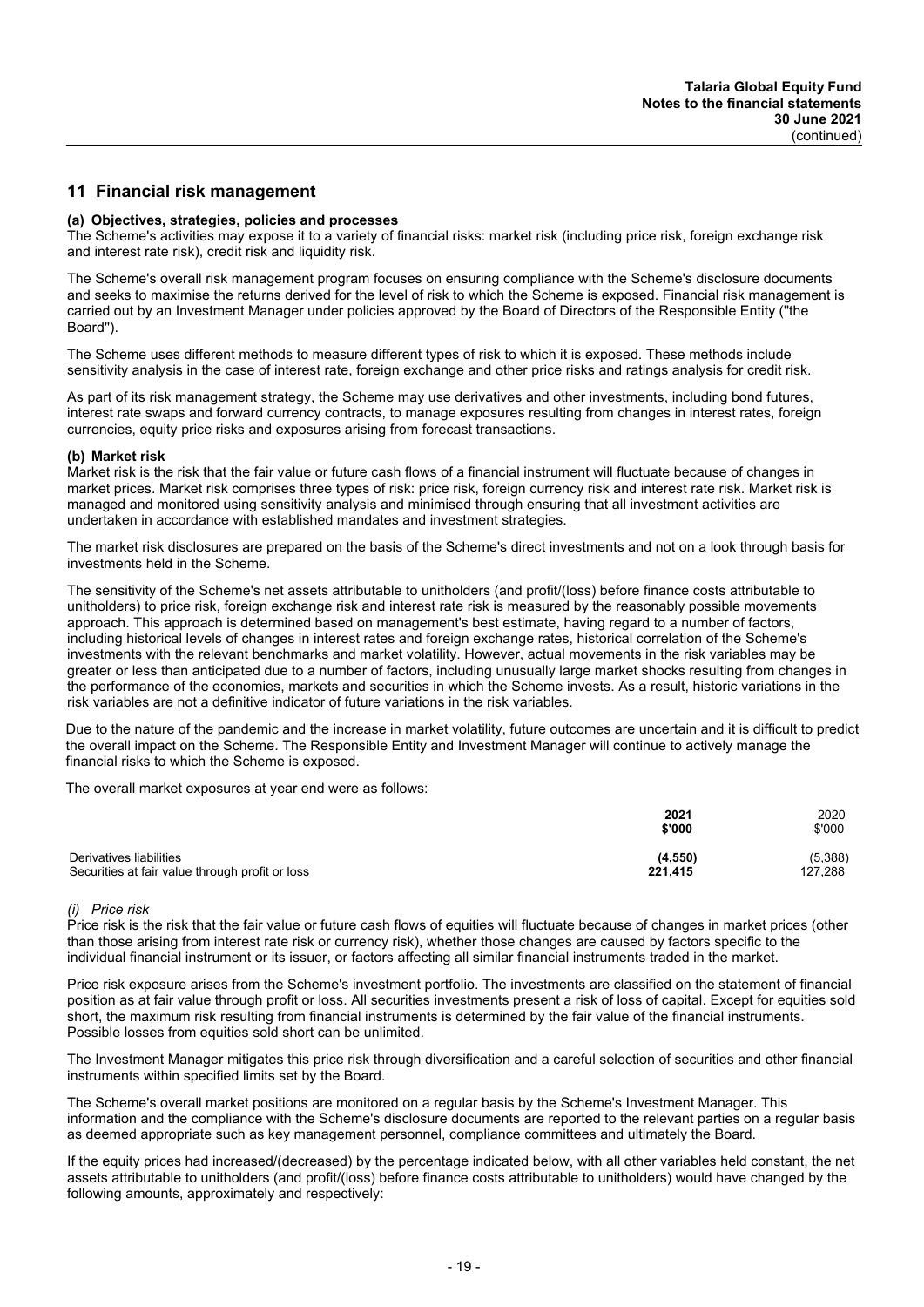### **(b) Market risk (continued)**

*(i) Price risk (continued)*

|                                               | Impact on net assets        |          |  |
|-----------------------------------------------|-----------------------------|----------|--|
|                                               | attributable to unitholders |          |  |
|                                               | 2021                        | 2020     |  |
|                                               | \$'000                      | \$'000   |  |
| Securities prices 2021: +13.6% (2020: +25.0%) | 29.494                      | 30.475   |  |
| Securities prices 2021: -13.6% (2020: -25.0%) | (29.494)                    | (30.475) |  |

These changes are calculated on an undiscounted basis. The analysis is performed on the same basis for 2021 and 2020.

#### *(ii) Foreign exchange risk*

The foreign exchange risk is the risk that the fair value or future cash flows of a financial instrument will fluctuate because of changes in foreign exchange rates.

The Scheme holds assets denominated in currencies other than the Australian dollar, the functional currency. It is therefore exposed to foreign exchange risk, as the value of the future cash flows of the securities denominated in other currencies will fluctuate due to changes in exchange rates. The risk is measured using sensitivity analysis.

In accordance with the Scheme's policy, the Investment Manager monitors the Scheme's currency position on a regular basis. This information and the compliance with the Scheme's policy are reported to the relevant parties on a regular basis as deemed appropriate such as key management personnel, compliance committees and ultimately the Board.

The foreign exchange risk disclosures have been prepared on the basis of the Scheme's direct investment and not on a look through basis for investments held indirectly through unit trusts. Consequently the disclosure of currency risk in the note may not represent the true currency risk profile of the Scheme where the Scheme has significant investments in indirect trusts which also have exposure to the currency markets.

When the Investment Manager formulates a view on the future direction of foreign exchange rates and the potential impact on the Scheme, the Investment Manager factors that into its portfolio allocation decisions. While the Scheme has direct exposure to foreign exchange rate changes on the price of non-Australian dollar denominated securities, it may also be indirectly affected for example, by the impact of foreign exchange rate changes on the earnings of certain entities in which the Scheme invests, even if those entities' securities are denominated in Australian dollars. For that reason, the sensitivity analysis may not necessarily indicate the total effect on the Scheme's net assets attributable to unitholders of future movements in foreign exchange rates.

The table below summarises the Scheme's assets and liabilities which are denominated in non-Australian currencies:

| 2021                                                       | <b>USD</b><br>A\$'000 | <b>EUR</b><br>A\$'000 | <b>JPY</b><br>A\$'000 | <b>GBP</b><br>A\$'000 | Other*<br>A\$'000 |
|------------------------------------------------------------|-----------------------|-----------------------|-----------------------|-----------------------|-------------------|
| <b>Assets</b>                                              |                       |                       |                       |                       |                   |
| Cash and cash equivalents                                  | 117,578               | 31,793                | 20.044                | 18,285                | 24,187            |
| Receivables                                                | 146                   | 101                   | 165                   | 258                   | 22                |
| Financial assets at fair value through profit or loss      |                       |                       |                       |                       |                   |
| Listed equities                                            | 93.191                | 47.967                | 26.282                | 9.931                 | 25,103            |
| Listed unit trusts                                         | 8.409                 |                       |                       | 10,533                |                   |
| <b>Total assets</b>                                        | 219,324               | 79,861                | 46,491                | 39,007                | 49,312            |
| <b>Liabilities</b>                                         |                       |                       |                       |                       |                   |
| Financial liabilities at fair value through profit or loss |                       |                       |                       |                       |                   |
| Options                                                    | 1.295                 | 998                   | 1,160                 | 225                   | 872               |
| <b>Total liabilities</b>                                   | 1,295                 | 998                   | 1,160                 | 225                   | 872               |
| Net assets attributable to unitholders                     | 218,029               | 78,863                | 45,331                | 38,782                | 48.440            |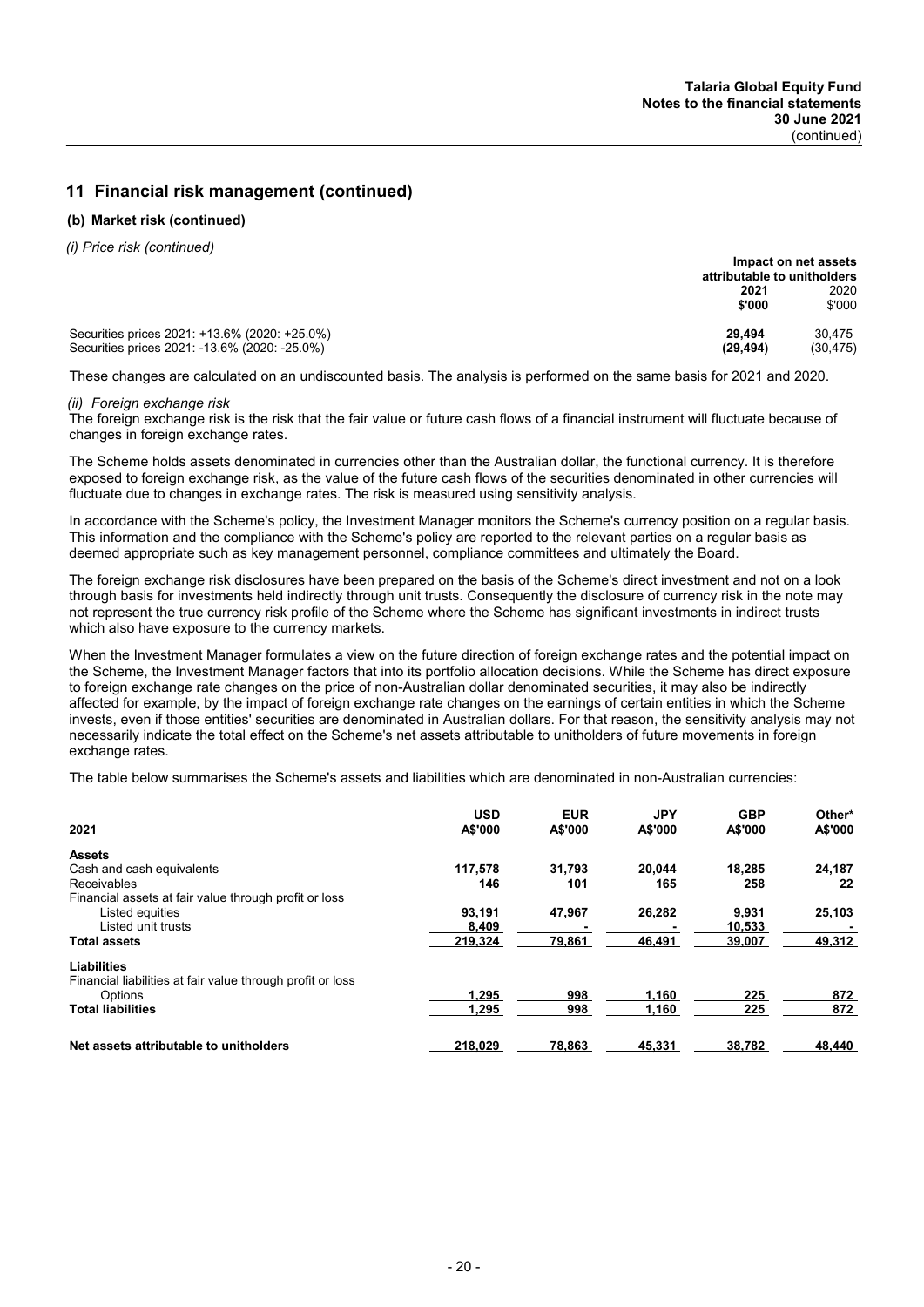### **(b) Market risk (continued)**

#### *(ii) Foreign exchange risk (continued)*

|                                                            | <b>USD</b> | <b>EUR</b> | <b>GBP</b> | JPY     | Other*  |
|------------------------------------------------------------|------------|------------|------------|---------|---------|
| 2020                                                       | A\$'000    | A\$'000    | A\$'000    | A\$'000 | A\$'000 |
| Assets                                                     |            |            |            |         |         |
| Cash and cash equivalents                                  | 99.440     | 45.044     | 31.588     | 13.388  | 40.485  |
| Receivables                                                | 247        |            |            | 170     |         |
| Financial assets at fair value through profit or loss      |            |            |            |         |         |
| Listed equities                                            | 50.746     | 14.952     | 14.804     | 26.954  | 6,630   |
| Listed unit trusts                                         | 4,788      |            | 8,414      |         |         |
| Total assets                                               | 155,221    | 59,996     | 54,806     | 40,512  | 47,115  |
| Liabilities                                                |            |            |            |         |         |
| Financial liabilities at fair value through profit or loss |            |            |            |         |         |
| Options                                                    | 3.241      | 700        | 680        | 21      | 746     |
| <b>Total liabilities</b>                                   | 3.241      | 700        | 680        | 21      | 746     |
| Net assets attributable to unitholders                     | 151,980    | 59,296     | 54,126     | 40.491  | 46,369  |

\* Other represents the Scheme's assets and liabilities denominated in multiple currencies which individually are of lesser significance.

Had the Australian dollar weakened/strengthened as illustrated below against the various currencies to which the Scheme is exposed, with all other variables held constant, the net assets attributable to unitholders (and profit/(loss) before finance costs attributable to unitholders) would have changed by the following amounts, approximately and respectively:

|                                     | <b>AUD Weakened</b> |        | <b>AUD Strengthened</b> |           |
|-------------------------------------|---------------------|--------|-------------------------|-----------|
|                                     | 2021                | 2020   | 2021                    | 2020      |
|                                     | \$'000              | \$'000 | \$'000                  | \$'000    |
| AUD/USD 2021: 10.8% (2020: 25.0%)   | 23.547              | 37.995 | (23, 547)               | (37, 995) |
| AUD/EUR 2021: 10.8% (2020: 25.0%)   | 8.517               | 14.824 | (8,517)                 | (14, 824) |
| AUD/GBP 2021: 10.8% (2020: 25.0%)   | 4.896               | 13.532 | (4,896)                 | (13, 532) |
| AUD/JPY 2021: 10.8% (2020: 25.0%)   | 4.188               | 10.123 | (4, 188)                | (10, 123) |
| AUD/Other 2021: 10.8% (2020: 25.0%) | 5.232               | 11.592 | (5,232)                 | (11, 592) |

The possible impact against other currencies is considered immaterial individually and therefore has not been included in the above table. The analysis is performed on the same basis for 2021 and 2020.

### *(iii) Interest rate risk*

There was no significant direct interest rate risk in the Scheme as at 30 June 2021 (2020: Nil).

#### **(c) Credit risk**

Credit risk is the risk that one party to a financial instrument will cause a financial loss for the other party by failing to discharge an obligation.

Credit risk primarily arises from cash and cash equivalents and deposits with banks and other financial institutions.

With respect to credit risk arising from the financial assets of the Scheme, other than derivatives, the Scheme's exposure to credit risk arises from default of the counterparty, with the current exposure equal to the fair value of these investments as disclosed in the statement of financial position. This does not represent the maximum risk exposure that could arise in the future as a result of changes in values, but best represents the current maximum exposure at the end of the year.

Credit risk arising from derivative financial instruments is, at any time, limited to those with positive fair values.

All transactions in listed securities are settled/paid for upon delivery using approved brokers. The risk of default is considered low, as delivery of securities sold is only made once the broker has received payment. Payment is made once purchase of the securities has been received by the broker. The trade will fail if either party fails to meet its obligations.

The Scheme holds no collateral as security or any other credit enhancements. There are no financial assets that are past due or impaired, or would otherwise be past due or impaired.

Counterparty credit limits and the list of authorised brokers are reviewed by the relevant parties within the Responsible Entity on a regular basis as deemed appropriate.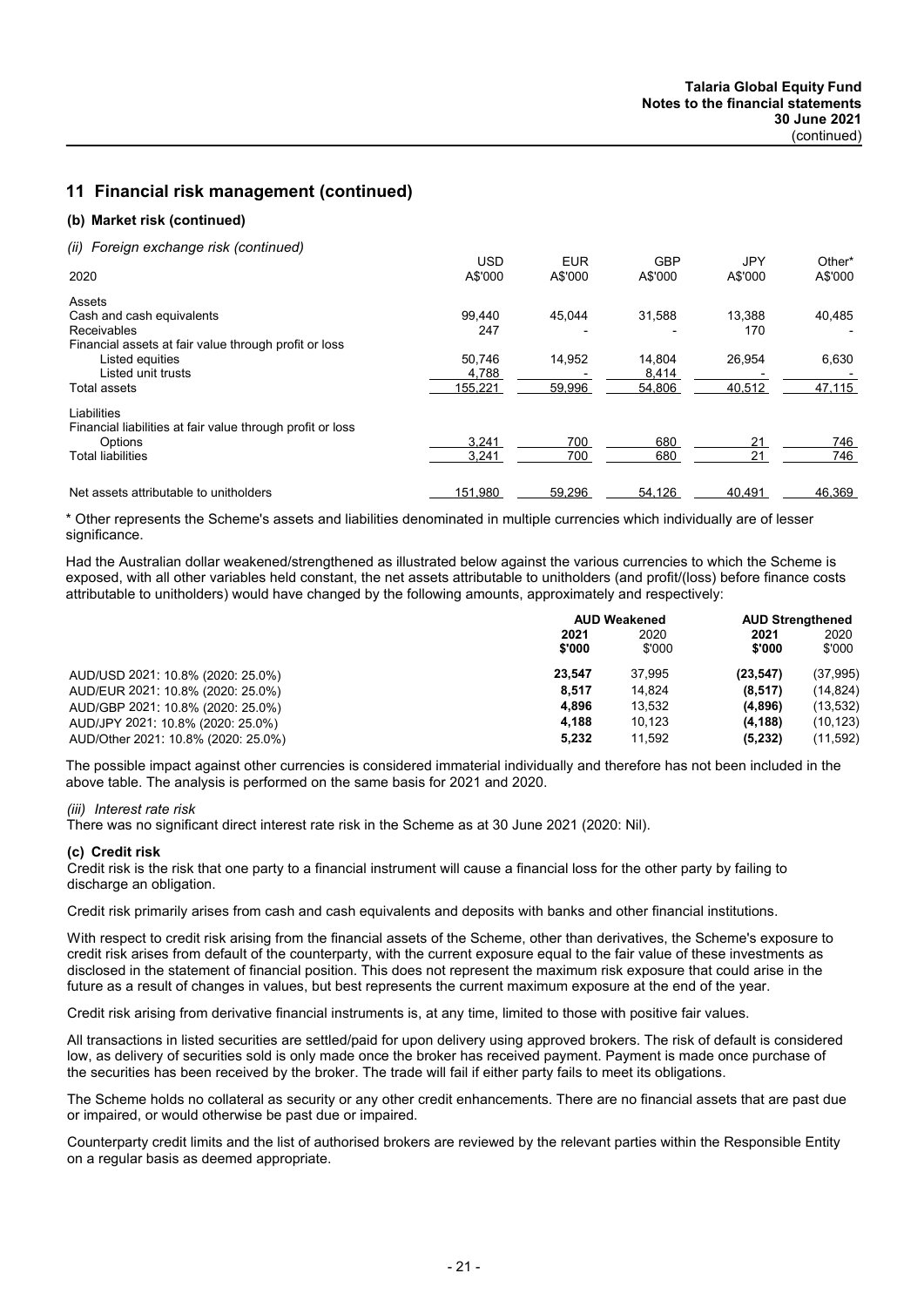### **(c) Credit risk (continued)**

In accordance with the Scheme's policy, the Investment Manager monitors the Scheme's credit position on a regular basis. This information and the compliance with the Scheme's policy are reported to the relevant parties on a regular basis as deemed appropriate such as key management personnel, compliance committees and ultimately the Board.

### **(d) Concentrations of risk**

Concentrations of risk arise when a number of financial instruments are entered into with the same counterparty, or where a number of counterparties are engaged in similar business activities, or activities in the same geographical region, or have similar economic conditions. These similarities would cause the counterparties' liabilities to meet the contractual obligations to be similarly affected by certain changes in the risk variables.

The concentrations of risk are monitored by the Investment Manager to ensure they are within acceptable limits by reducing the exposures or by other means as deemed appropriate.

Concentrations of risk are managed by industry sector for equity instruments and by counterparty for debt instruments and selected derivatives.

The Scheme has disclosed the most significant counterparties by concentration of risk. ''Other'' represents multiple counterparties by concentration of risk which individually are of lesser significance.

Based on the concentrations of risk that are managed by industry sector and/or counterparty, the following investments can be analysed by the industry sector and/or counterparty as at 30 June 2021 and 30 June 2020:

|                               | 2021    | 2020                     |
|-------------------------------|---------|--------------------------|
|                               | \$'000  | \$'000                   |
| Financials                    | 65,572  | 43,146                   |
| <b>Health Care</b>            | 56,703  | 18,951                   |
| <b>Consumer Staples</b>       | 29,821  | 13,255                   |
| <b>Real Estate</b>            | 18,942  | 13,202                   |
| Energy                        | 18,804  | $\overline{\phantom{0}}$ |
| <b>Materials</b>              | 11,562  | 5,142                    |
| <b>Consumer Discretionary</b> | 10,080  | 17,689                   |
| Other                         | 9,931   | 15,903                   |
| <b>Total</b>                  | 221,415 | 127,288                  |

#### **(e) Liquidity risk**

Liquidity risk is the risk that an entity will encounter difficulty in meeting obligations associated with financial liabilities that are settled by delivering cash or another financial asset. This risk is controlled through the Scheme's investment in financial instruments which under normal market conditions are readily convertible to cash. In addition, the Scheme maintains sufficient cash and cash equivalents to meet normal operating requirements.

The Scheme may be exposed to daily cash redemptions of redeemable units and daily margin calls on derivatives. It therefore primarily holds investments that are traded in active markets and can be readily disposed of.

The Scheme's investments may include listed securities that are considered readily realisable, as they are listed on recognised stock exchanges.

The Scheme may, from time to time, invest in derivative contracts traded over the counter, which are not traded in an organised market and may be illiquid. As a result, the Scheme may not be able to liquidate quickly its investments in these instruments at an amount close to their fair value to meet its liquidity requirements or to respond to specific events such as deterioration in the creditworthiness of any particular issuer. No such investments were held at the end of the year.

The Scheme's policy is to hold a significant proportion of its investments in liquid assets.

Under the terms of its Constitution, the Scheme has the ability to manage liquidity risk by delaying redemptions to unitholders, if necessary, until the funds are available to pay them.

Units are redeemed on demand at the unitholders option. However, the Responsible Entity does not envisage that the contractual maturity disclosed in the table below will be representative of the actual cash outflows, as holders of these instruments typically retain them for the medium to long term.

In accordance with the Scheme's policy, the Investment Manager monitors the Scheme's liquidity position on a regular basis. This information and the compliance with the Scheme's policy are reported to the relevant parties on a regular basis as deemed appropriate such as key management personnel, compliance committees and ultimately the Board.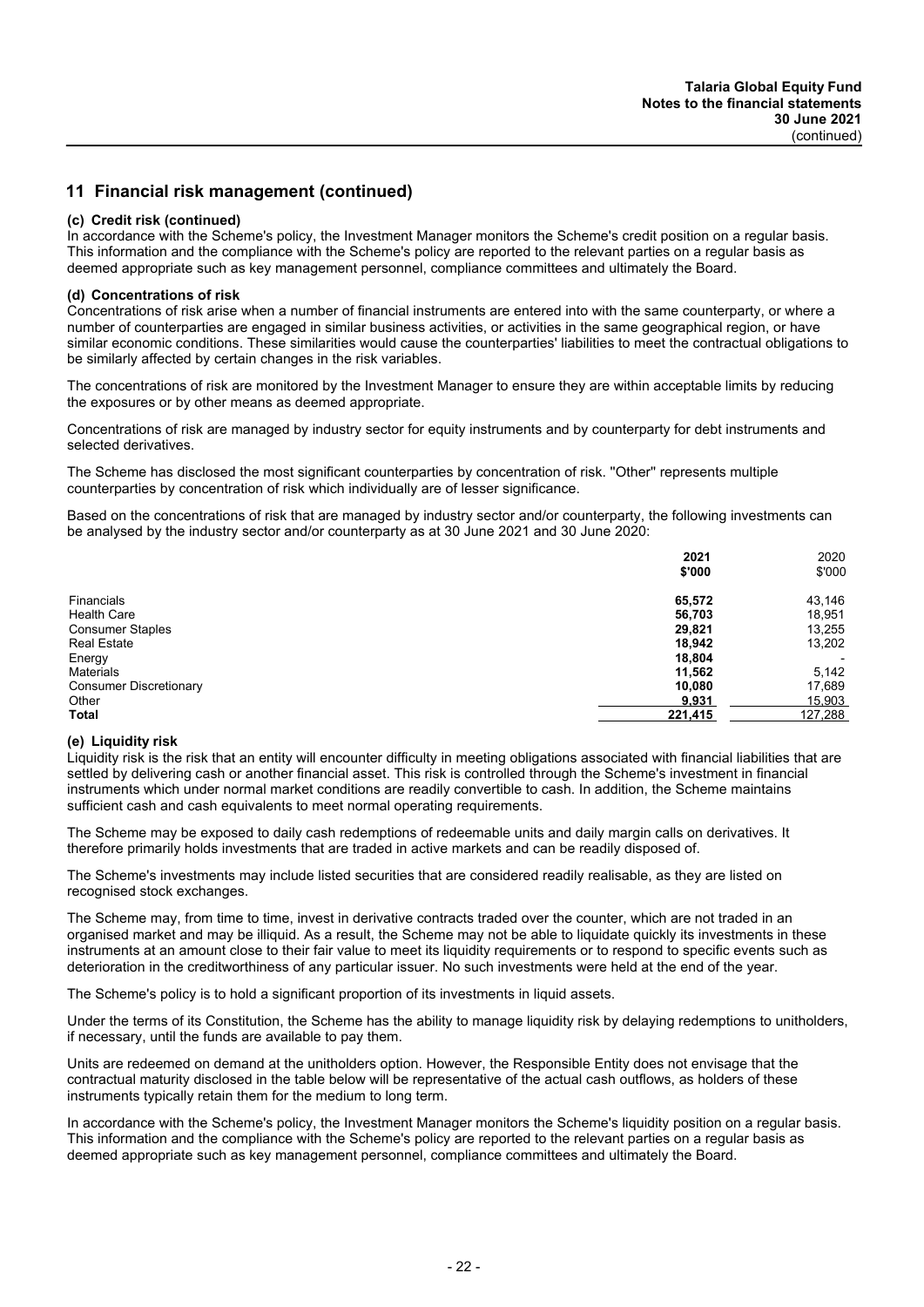### **(e) Liquidity risk (continued)**

#### **Maturity analysis for financial liabilities**

The table below summarises the maturity profile of the Scheme's financial liabilities, redeemable units and derivative financial instruments on the remaining period at the end of the year to the contractual maturity date.

The Scheme's non-derivative financial liabilities in the table are the contractual undiscounted cash flows and the Scheme's derivative financial instruments in the table are net fair values, based on the amounts at which an orderly settlement of the transactions would take place between market participants at the reporting date.

|                                                | Under   | $1 - 3$ | $3 - 12$ | Over      |
|------------------------------------------------|---------|---------|----------|-----------|
|                                                | 1 month | months  | months   | 12 months |
| 2021                                           | \$'000  | \$'000  | \$'000   | \$'000    |
| <b>Financial liabilities:</b>                  |         |         |          |           |
| Distributions payable                          | 10,330  |         |          |           |
| Payables                                       | 1,193   |         |          |           |
| Net assets attributable to unit holders        | 446,304 |         |          |           |
| <b>Total financial liabilities</b>             | 457,827 |         |          |           |
| <b>Net settled derivatives</b>                 |         |         |          |           |
| Options                                        | (874)   | (3,676) |          |           |
| Total net settled derivatives inflow (outflow) | (874)   | (3,676) |          |           |
|                                                | Under   | $1 - 3$ | $3 - 12$ | Over      |
|                                                | 1 month | months  | months   | 12 months |
| 2020                                           | \$'000  | \$'000  | \$'000   | \$'000    |
| Financial liabilities:                         |         |         |          |           |
| Distributions payable                          | 16,069  |         |          |           |
| Payables                                       | 1,289   |         |          |           |
| Net assets attributable to unitholders         | 364,661 |         |          |           |
| <b>Total financial liabilities</b>             | 382,019 |         |          |           |
| Net settled derivatives                        |         |         |          |           |
| Options                                        | (1.505) | (3.883) |          |           |
| Total net settled derivatives inflow (outflow) | (1,505) | (3,883) |          |           |

As disclosed above, the Investment Manager manages the Scheme's liquidity risk by investing predominantly in liquid assets that it expects to be able to liquidate within seven days or less. Liquid assets include cash and cash equivalents, listed unit trusts and listed equities. As at 30 June 2021, these assets amounted to \$460,231,085 (2020: \$385,924,474).

#### **(f) Estimation of fair values of financial assets and liabilities**

The carrying amounts of all the Scheme's financial assets and financial liabilities at the end of the year approximated their fair values.

The Scheme values its investments in accordance with the accounting policies set out in Note 2.

For the years ended 30 June 2021 and 30 June 2020, the Scheme did not include financial assets that were determined using valuation techniques. The fair values of the Scheme's financial assets for the years then ended were determined directly, in full or in part, by reference to quoted prices that were available from various sources, such as exchanges, dealers, brokers, industry groups and pricing services.

### **(g) Fair value hierarchy**

The Scheme is required to classify fair value measurements using a fair value hierarchy that reflects the subjectivity of the inputs used in making the measurements. The fair value hierarchy has the following levels:

- Level 1: Quoted prices (unadjusted) in active markets for identical assets or liabilities.
- Level 2: Inputs other than quoted prices included within level 1 that are observable for the asset or liability, either directly (that is, as prices) or indirectly (that is, derived from prices).
- Level 3: Inputs for the asset or liability that are not based on observable market data (that is, unobservable inputs).

The level in the fair value hierarchy within which the fair value measurement is categorised in its entirety is determined on the basis of the lowest level input that is significant to the fair value measurement in its entirety. For this purpose, the significance of an input is assessed against the fair value measurement in its entirety. If a fair value measurement uses observable inputs that require significant adjustment based on unobservable inputs, that measurement is a level 3 measurement. Assessing the significance of a particular input to the fair value measurement in its entirety requires judgement, considering factors specific to the asset or liability.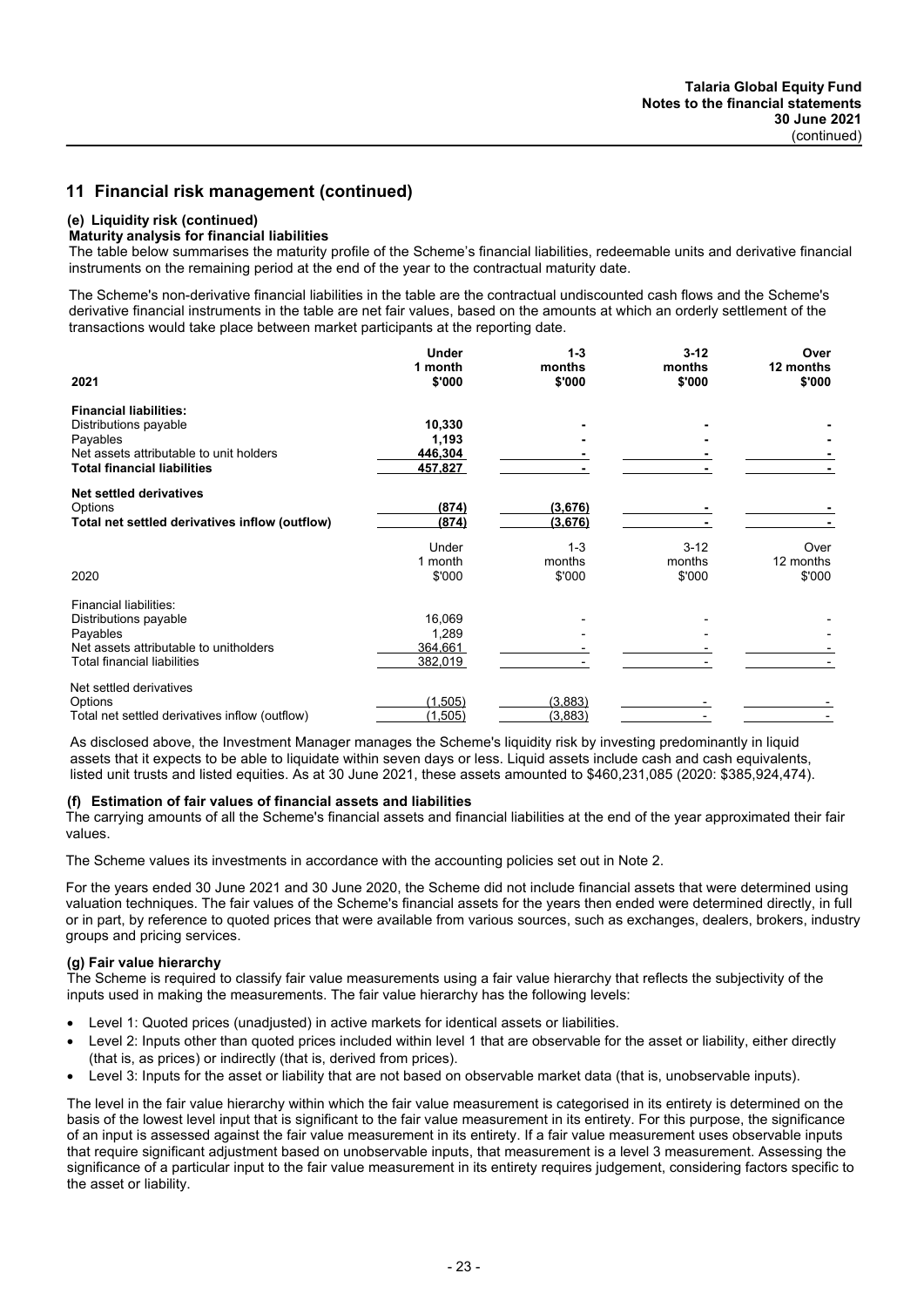### **(g) Fair value hierarchy (continued)**

The determination of what constitutes ''observable'' requires significant judgement by the Responsible Entity. The Responsible Entity considers observable data to be the market data that is readily available, regularly distributed or updated, reliable and verifiable, not proprietary and provided by independent sources that are actively involved in the relevant market.

The table below sets out the Scheme's financial assets and liabilities (by class) measured at fair value according to the fair value hierarchy at the reporting date.

All fair value measurements disclosed are recurring fair value measurements.

|                                    | Level 1  | Level 2 | Level 3 | Total   |
|------------------------------------|----------|---------|---------|---------|
| 2021                               | \$'000   | \$'000  | \$'000  | \$'000  |
| <b>Financial assets</b>            |          |         |         |         |
| Listed equities                    | 202,473  |         |         | 202,473 |
| Listed unit trusts                 | 18,942   |         |         | 18,942  |
| <b>Total financial assets</b>      | 221,415  |         |         | 221,415 |
| <b>Financial liabilities</b>       |          |         |         |         |
| Options                            | (4,550)  |         |         | (4,550) |
| <b>Total financial liabilities</b> | (4, 550) |         |         | (4,550) |
|                                    | Level 1  | Level 2 | Level 3 | Total   |
| 2020                               | \$'000   | \$'000  | \$'000  | \$'000  |
| <b>Financial assets</b>            |          |         |         |         |
| Listed equities                    | 114,086  |         |         | 114,086 |
| Listed unit trusts                 | 13,202   |         |         | 13,202  |
| Total financial assets             | 127,288  |         |         | 127,288 |
| <b>Financial liabilities</b>       |          |         |         |         |
| Options                            | (5,388)  |         |         | (5,388) |
| <b>Total financial liabilities</b> | (5,388)  |         |         | (5,388) |

The pricing for the majority of the Scheme's investments is generally sourced from independent pricing sources, the relevant Investment Managers or reliable brokers' quotes.

Investments whose values are based on quoted market prices in active markets, e.g. recognised stock exchanges and therefore classified within level 1, include active listed equities and exchange traded derivatives.

Financial instruments that trade in markets that are not considered to be active but are valued based on quoted market prices, dealer quotations or alternative pricing sources supported by observable inputs are classified within level 2. The observable inputs include prices and/or those derived from prices. The level 2 instruments include investment grade corporate bonds and over the counter derivatives.

The Scheme's policy is to recognise transfers into and out of fair value hierarchy levels as at the end of the year. There were no transfers between levels 1, 2 and 3 of the fair value hierarchy during the year (30 June 2020: Nil).

### **12 Receivables**

|                                                             | 2021   | 2020   |
|-------------------------------------------------------------|--------|--------|
|                                                             | \$'000 | \$'000 |
| Dividends receivable                                        | 533    | 248    |
| Distributions receivable                                    | 112    | 168    |
| Interest receivable from financial assets at amortised cost | 47     |        |
| <b>GST</b> receivable                                       | 78     | 57     |
| Applications receivable                                     | 533    | 365    |
| Withholding tax reclaims receivable                         | 843    | 644    |
| <b>Total receivables</b>                                    | 2.146  | 1.482  |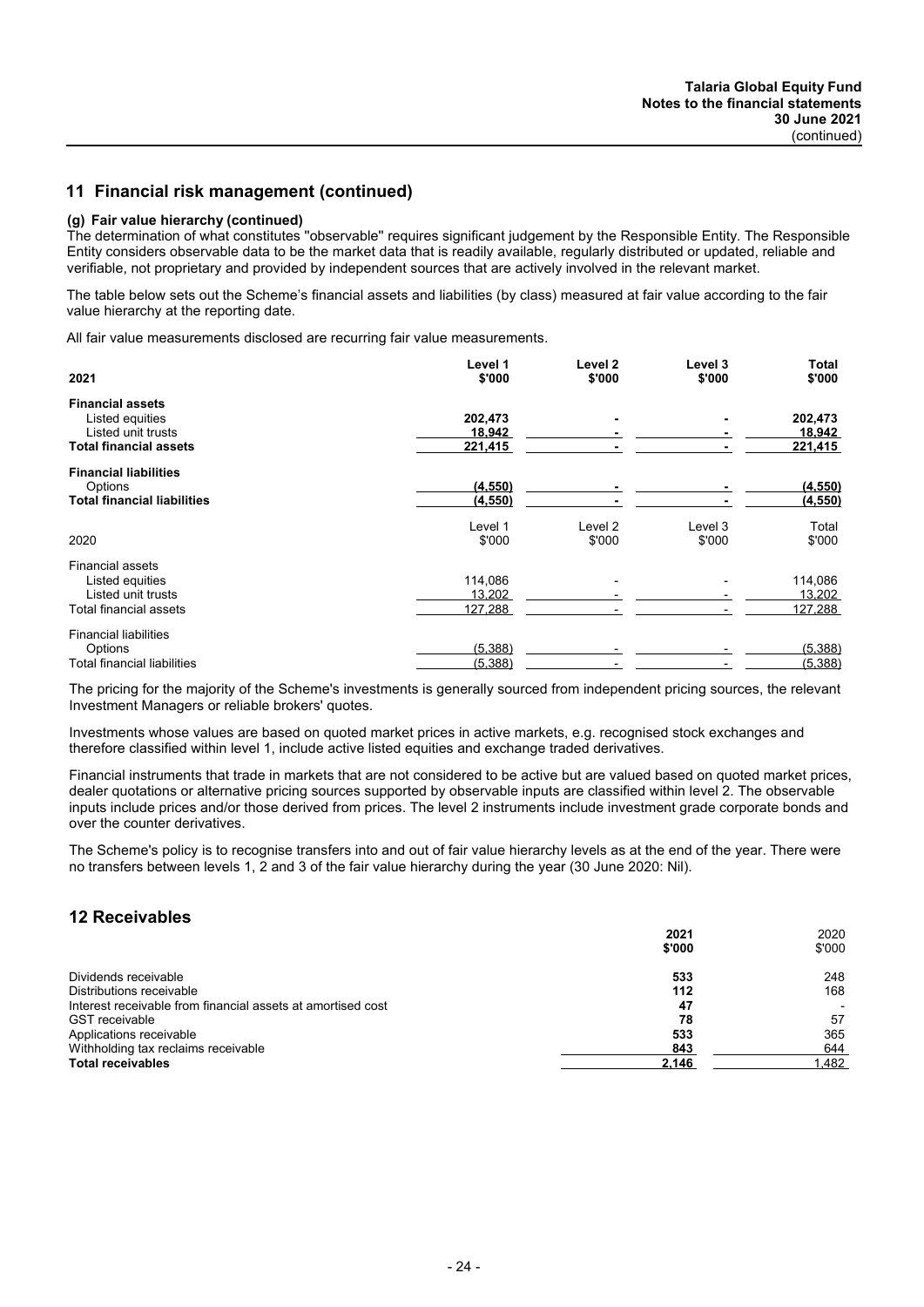### **13 Payables**

|                                   | 2021<br>\$'000 | 2020<br>\$'000 |
|-----------------------------------|----------------|----------------|
| Responsible Entity's fees payable | 460            | 387            |
| Performance fees payable          | 90             |                |
| Withholding tax payable           |                |                |
| Redemptions payable               | 643            | 900            |
| <b>Total payables</b>             | 1,193          | 1,289          |

### **14 Related party transactions**

### **Responsible Entity**

The Responsible Entity of Talaria Global Equity Fund is Australian Unity Funds Management Limited (ABN 60 071 497 115) whose immediate and ultimate Parent Entity is Australian Unity Limited (ABN 23 087 648 888).

#### **Key management personnel**

#### *(a) Directors*

Key management personnel include persons who were directors of Australian Unity Funds Management Limited at any time during the year as follows:

Rohan Mead, Chairman and Group Managing Director Esther Kerr-Smith, Chief Executive Officer, Wealth & Capital Markets Darren Mann, Group Executive Finance & Strategy and Chief Financial Officer (appointed 17 July 2020)

#### *(b) Other key management personnel*

There were no other persons with responsibility for planning, directing and controlling the activities of the Scheme, directly or indirectly during the year.

### **Other transactions within the Scheme**

From time to time directors of Australian Unity Funds Management Limited, or their director related entities, may invest in or withdraw from the Scheme. These investments or withdrawals are on the same terms and conditions as those entered into by other Scheme investors and are trivial in nature.

#### **Responsible Entity's fees and other transactions**

Under the terms of the Scheme's Constitution, the Responsible Entity is entitled to receive Responsible Entity's fees, calculated by reference to the average daily gross assets (excluding net assets attributable to unitholders) of the Scheme.

Administration expenses incurred in the day to day running of the Scheme are reimbursed in accordance with the Scheme's Constitution.

The Responsible Entity may charge a Performance management fee. The Performance management fee is only paid where the Responsible Entity meets certain performance objectives.

The Investment Management fee paid to Talaria Asset Management Pty Ltd is borne by the Responsible Entity.

The transactions during the year and amounts payable at year end between the Scheme and the Responsible Entity were as follows:

|                                                                                                                                                        | 2021      | 2020      |
|--------------------------------------------------------------------------------------------------------------------------------------------------------|-----------|-----------|
| Responsible Entity's fees for the year paid by the Scheme to the Responsible Entity                                                                    | 4.241.273 | 4.092.009 |
| Administration expenses (audit fees inclusive) incurred by the Responsible Entity which are reimbursed in<br>accordance with the Scheme's Constitution | 438.305   | 422.880   |
| Performance management fees for the year paid by the Scheme to the Responsible Entity                                                                  | 244.364   | 661,383   |
| Aggregate amounts payable to the Responsible Entity at the end of the year                                                                             | 550.801   | 386.734   |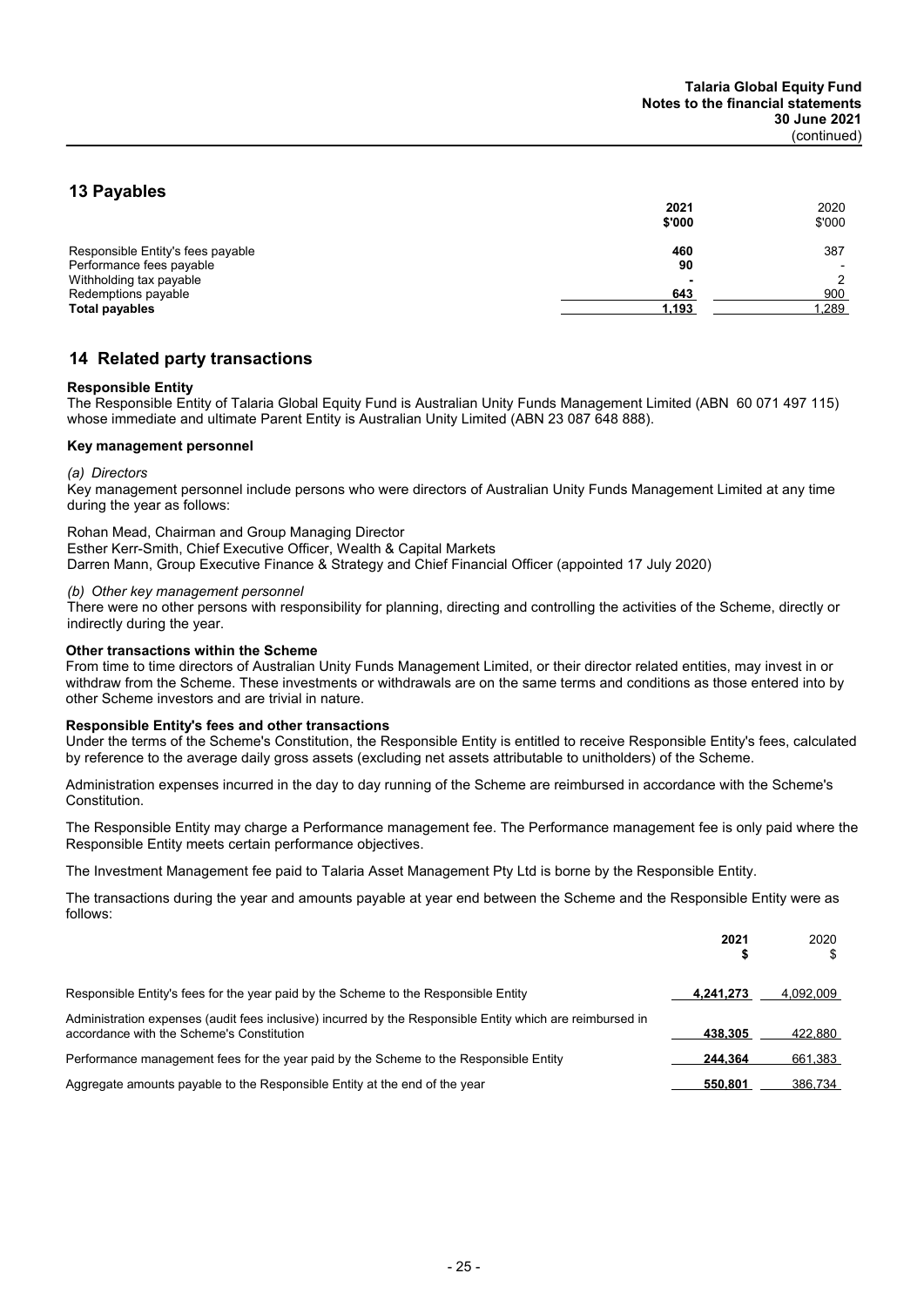### **14 Related party transactions (continued)**

### **Related party scheme's unitholdings**

Parties related to the Scheme (including Australian Unity Funds Management Limited, its related parties and other schemes managed by Australian Unity Funds Management Limited) held units in the Scheme as follows:

| 2021<br><b>Unitholder</b>    | No. of units<br>held opening | No. of units<br>held closing | Fair value of<br>investment<br>\$* | <b>Interest</b><br>held<br>% | No. of units<br>acquired |                          | No. of units Distributions<br>disposed paid/payable |
|------------------------------|------------------------------|------------------------------|------------------------------------|------------------------------|--------------------------|--------------------------|-----------------------------------------------------|
| Talaria Global Equity Fund - | 43.741.428                   | 49.832.282                   | 46.573.251                         | 10.23                        | 15,581,160               | (9,490,306)              | 2,644,460                                           |
| Hedged                       | 18.144.944                   | 14,159,514                   | 13,236,595                         | 2.91                         | 3,578,969                | (7, 564, 399)            | 923,696                                             |
| Other Related Parties**      | 61,886,372                   | 63,991,796                   | 59.809.846                         | 13.14                        | 19.160.129               | (17, 054, 705)           | 3,568,156                                           |
| 2020<br>Unitholder           | No. of units<br>held opening | No. of units<br>held closing | Fair value of<br>investment<br>\$* | Interest<br>held<br>$\%$     | No. of units<br>acquired | No. of units<br>disposed | <b>Distributions</b><br>paid/payable<br>\$          |
| Talaria Global Equity Fund - | 24.873.973                   | 43.741.428                   | 37.950.063                         | 10.00                        | 25.306.656               | (6,439,201)              | 2,862,749                                           |
| Hedged                       | 17.421.751                   | 18.144.944                   | 15.745.892                         | 4.15                         | 7.067.362                | (6.344.169)              | 1.313.321                                           |
| Other Related Parties**      | 42,295,724                   | 61,886,372                   | 53,695,955                         | 14.15                        | 32,374,018               | (12,783,370)             | 4,176,070                                           |

\* Fair value of investment includes accrued distribution at the end of the year.

\*\* Other related parties consists of investors with holdings of less than 5%.

#### **Investments**

The Scheme did not hold any investments in Australian Unity Funds Management Limited or its related parties during the year (2020: Nil).

### **15 Reconciliation of profit/(loss) to net cash inflow/(outflow) from operating activities**

|                                                                                     | 2021      | 2020      |
|-------------------------------------------------------------------------------------|-----------|-----------|
|                                                                                     | \$'000    | \$'000    |
| Increase/(decrease) in net assets attributable to unitholders                       | 37.416    | (43,060)  |
| Distributions to unitholders                                                        | 26.966    | 32.310    |
| Proceeds from sale of financial instruments at fair value through profit or loss    | 74.077    | 262.358   |
| Payments for purchase of financial instruments at fair value through profit or loss | (94.294)  | (205,394) |
| Net (gains)/losses on financial instruments at fair value through profit or loss    | (74, 748) | 3.738     |
| Net foreign exchange loss                                                           | 9.599     | 4.973     |
| Net change in receivables                                                           | (496)     | 497       |
| Net change in payables                                                              | 161       | (84)      |
| Net cash (outflow)/inflow from operating activities                                 | (21, 319) | 55,338    |

### **16 Events occurring after end of year**

The directors of the Responsible Entity are not aware of any matter or circumstance arising since the end of the year which would impact on the financial position of the Scheme disclosed in the statement of financial position as at 30 June 2021 or on the results and cash flows of the Scheme for the year ended on that date.

### **17 Contingent assets and liabilities and commitments**

There are no outstanding contingent assets, liabilities or commitments as at 30 June 2021 and 30 June 2020.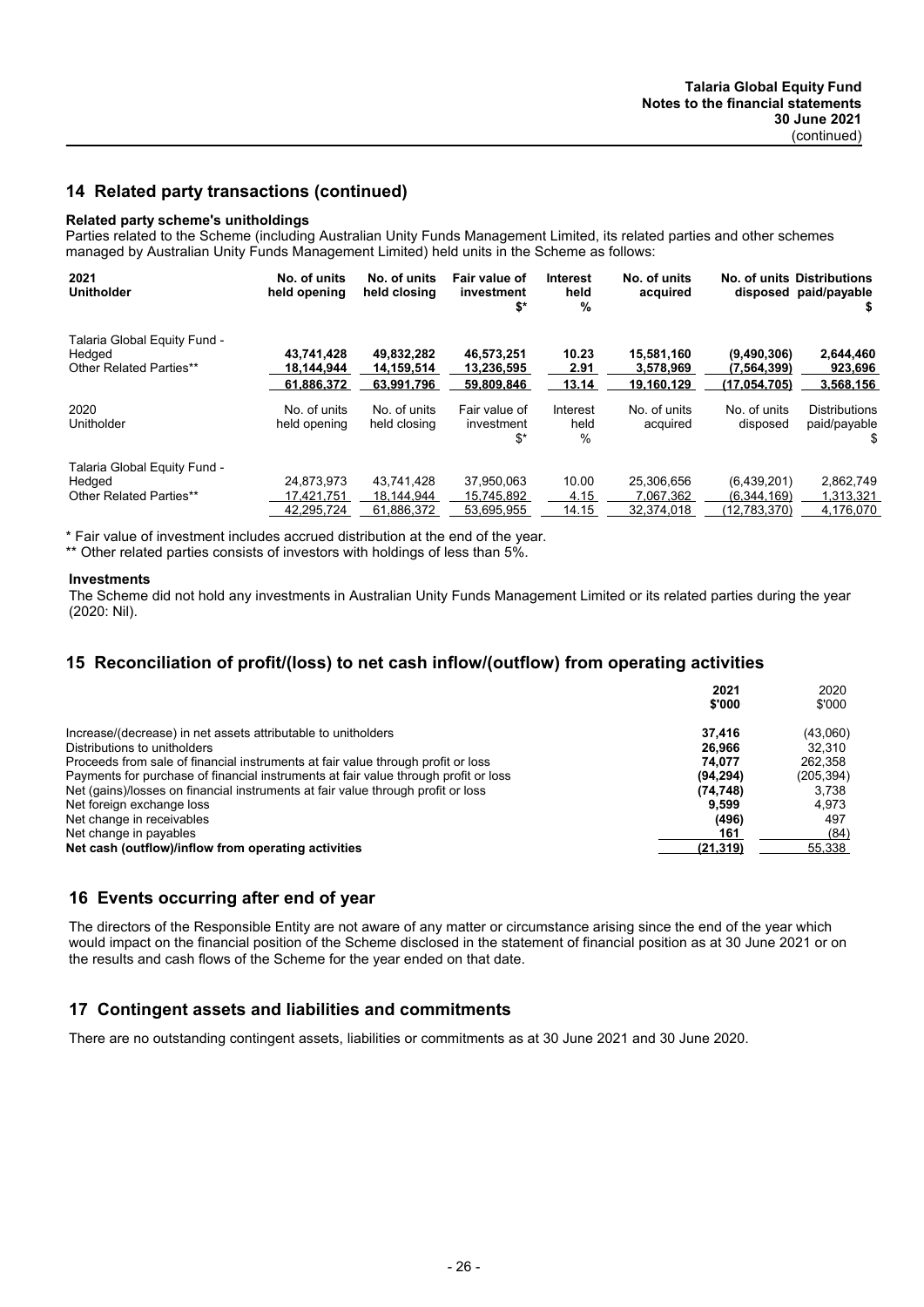### **Directors' declaration**

In the opinion of the directors of the Responsible Entity:

- (a) The financial statements and notes set out on pages 6 to 26 are in accordance with the *Corporations Act 2001*, including:
	- (i) complying with Australian Accounting Standards, the *Corporations Regulations 2001* and other mandatory professional reporting requirements; and
	- (ii) giving a true and fair view of the Scheme's financial position as at 30 June 2021 and of its performance, as represented by the results of its operations and cash flows, for the year ended on that date.
- (b) There are reasonable grounds to believe that the Scheme will be able to pay its debts as and when they become due and payable.
- (c) The financial statements are in accordance with the Scheme's Constitution.
- (d) Note 2(a) confirms that the financial statements also comply with International Financial Reporting Standards as issued by the International Accounting Standards Board.

This declaration is made in accordance with a resolution of the directors.

Allead

Director Rohan Mead

Franco

**Director** 28 September 2021 Esther Kerr-Smith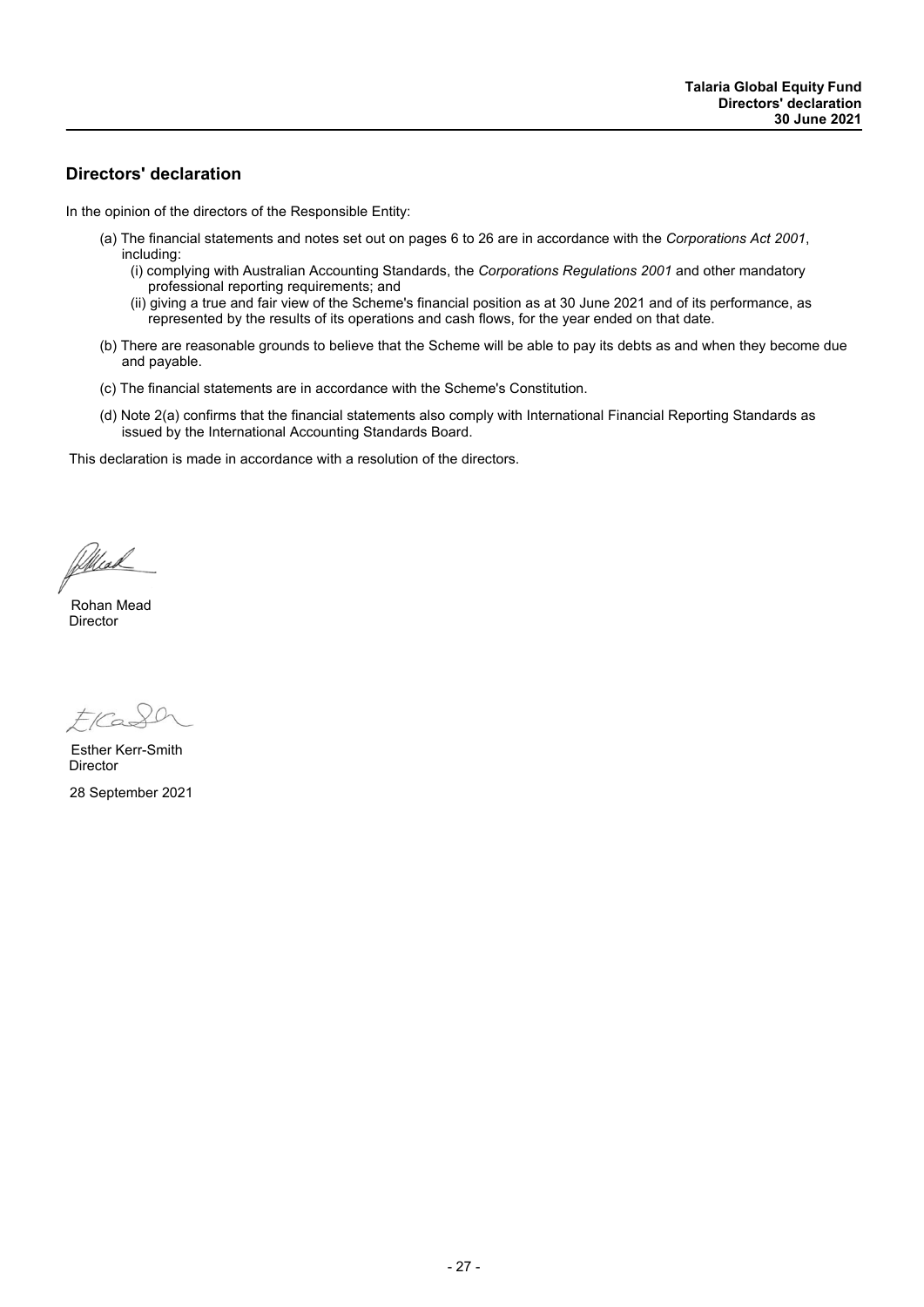

## *Independent auditor's report*

To the unitholders of Talaria Global Equity Fund

### *Our opinion*

In our opinion:

The accompanying financial report of Talaria Global Equity Fund ("the Scheme") is in accordance with the *Corporations Act 2001*, including:

- (a) giving a true and fair view of the Scheme's financial position as at 30 June 2021 and of its financial performance for the year then ended
- (b) complying with Australian Accounting Standards and the *Corporations Regulations 2001*.

### *What we have audited*

The financial report comprises:

- the statement of financial position as at 30 June 2021
- the statement of comprehensive income for the year then ended
- the statement of changes in net assets attributable to unitholders liability for the year then ended
- the statement of cash flows for the year then ended
- the notes to the financial statements, which include significant accounting policies and other explanatory information
- the directors' declaration.

### *Basis for opinion*

We conducted our audit in accordance with Australian Auditing Standards. Our responsibilities under those standards are further described in the *Auditor's responsibilities for the audit of the financial report* section of our report.

We believe that the audit evidence we have obtained is sufficient and appropriate to provide a basis for our opinion.

### *Independence*

We are independent of the Scheme in accordance with the auditor independence requirements of the *Corporations Act 2001* and the ethical requirements of the Accounting Professional & Ethical Standards Board's APES 110 *Code of Ethics for Professional Accountants (including Independence Standards)* (the Code) that are relevant to our audit of the financial report in Australia. We have also fulfilled our other ethical responsibilities in accordance with the Code.

### *Other information*

The directors of Australian Unity Funds Management Limited ("the Responsible Entity") are responsible for the other information. The other information comprises the information included in the annual report for the year ended 30 June 2021, but does not include the financial report and our auditor's report thereon.

*PricewaterhouseCoopers, ABN 52 780 433 757 2 Riverside Quay, SOUTHBANK VIC 3006, GPO Box 1331, MELBOURNE VIC 3001 T: 61 3 8603 1000, F: 61 3 8603 1999, www.pwc.com.au*

Liability limited by a scheme approved under Professional Standards Legislation.